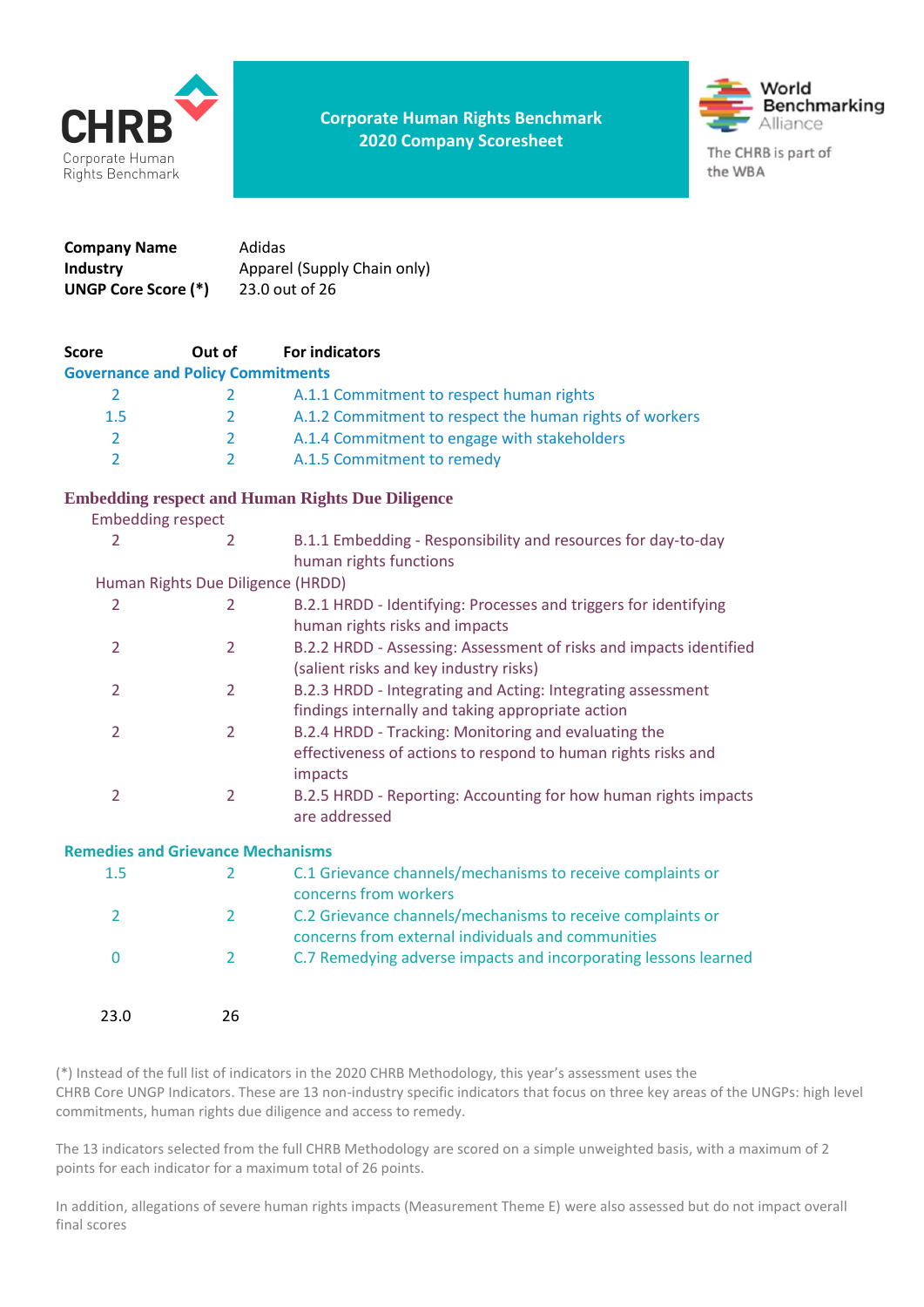Please note that the "Not met" labels in the Explanation boxes below do not necessarily mean that the company does not meet the requirements as they are described in the bullet point short text. Rather, it means that the analysts could not find information *in public sources* that met the requirements *as described in full* in the CHRB 2020 Methodology document. For example, a "Not met" under "General HRs Commitment", which is the first bullet point for indicator A.1.1, does not necessarily mean that the company does not have a general commitment to human rights. Rather, it means that the CHRB could not identify a public statement of policy in which the company commits to respecting human rights.

### **Detailed assessment**

| <b>Governance and Policies</b> |                                                            |                  |                                                                                                                                                                                                                                                                                                                                                                                                                                                                                                                                                                                                                                                                                                                                                                                                                                                                                                                                                                                                                                                                                                                                                                                                                                                                                                                                                                                                                                                                                                                                                                                                                                                                                                                                                                                                                                                                                                                                                                                                                                                                                                                                                                                                                                                                                                                                                                                                                                                                                                                                                                                                                                                                                                                                                                                                                                                                                                                                                                                                                                                                                                                                                                                                                                                                                                                                                                       |
|--------------------------------|------------------------------------------------------------|------------------|-----------------------------------------------------------------------------------------------------------------------------------------------------------------------------------------------------------------------------------------------------------------------------------------------------------------------------------------------------------------------------------------------------------------------------------------------------------------------------------------------------------------------------------------------------------------------------------------------------------------------------------------------------------------------------------------------------------------------------------------------------------------------------------------------------------------------------------------------------------------------------------------------------------------------------------------------------------------------------------------------------------------------------------------------------------------------------------------------------------------------------------------------------------------------------------------------------------------------------------------------------------------------------------------------------------------------------------------------------------------------------------------------------------------------------------------------------------------------------------------------------------------------------------------------------------------------------------------------------------------------------------------------------------------------------------------------------------------------------------------------------------------------------------------------------------------------------------------------------------------------------------------------------------------------------------------------------------------------------------------------------------------------------------------------------------------------------------------------------------------------------------------------------------------------------------------------------------------------------------------------------------------------------------------------------------------------------------------------------------------------------------------------------------------------------------------------------------------------------------------------------------------------------------------------------------------------------------------------------------------------------------------------------------------------------------------------------------------------------------------------------------------------------------------------------------------------------------------------------------------------------------------------------------------------------------------------------------------------------------------------------------------------------------------------------------------------------------------------------------------------------------------------------------------------------------------------------------------------------------------------------------------------------------------------------------------------------------------------------------------------|
| <b>Indicator Code</b>          | Indicator name                                             | Score (out of 2) | <b>Explanation</b>                                                                                                                                                                                                                                                                                                                                                                                                                                                                                                                                                                                                                                                                                                                                                                                                                                                                                                                                                                                                                                                                                                                                                                                                                                                                                                                                                                                                                                                                                                                                                                                                                                                                                                                                                                                                                                                                                                                                                                                                                                                                                                                                                                                                                                                                                                                                                                                                                                                                                                                                                                                                                                                                                                                                                                                                                                                                                                                                                                                                                                                                                                                                                                                                                                                                                                                                                    |
| A.1.1                          | Commitment to<br>respect human<br>rights                   | $\overline{2}$   | The individual elements of the assessment are met or not as follows:<br>Score 1<br>• Met: UDHR: The Company has indicated that it supports the Universal<br>Declaration on Human Rights in its Labour Rights Charter. [Labour Rights Charter,<br>05/2011: adidas-group.com]<br>Score 2<br>• Met: UNGPs: The Company 'is committed to respecting human rights in<br>accordance with the UN Guiding Principles on Business and Human Rights<br>(UNGPs).' [Human Rights and Responsible Business Practices FAQ (2020 update),<br>05/2020: adidas-group.com]                                                                                                                                                                                                                                                                                                                                                                                                                                                                                                                                                                                                                                                                                                                                                                                                                                                                                                                                                                                                                                                                                                                                                                                                                                                                                                                                                                                                                                                                                                                                                                                                                                                                                                                                                                                                                                                                                                                                                                                                                                                                                                                                                                                                                                                                                                                                                                                                                                                                                                                                                                                                                                                                                                                                                                                                              |
| A.1.2                          | Commitment to<br>respect the<br>human rights of<br>workers | 1.5              | The individual elements of the assessment are met or not as follows:<br>Score 1<br>. Met: ILO Core: Adidas' Labour Rights Charter indicates that its 'policies and<br>procedures adhere to all applicable domestic laws and are consistent with core<br>labour principles of the International Labour Organization (ILO) concerning<br>freedom of association and collective bargaining, non-discrimination, forced<br>labour, and underage workers in the workplace'. However, 'consistent with' is not<br>considered formal commitment to the ILO Declaration according to CHRB wording<br>criteria. The supporting document to this charter, the Human Rights and<br>Responsible Business Practices FAQs, states that 'Our commitment includes all<br>internationally recognized human rights, including those contained in [] the<br>international Labor Organization's (ILO) Declaration on Fundamental Principles and<br>Rights at Work and the United Nations Global Compact Principles'. [Labour Rights<br>Charter, 05/2011: adidas-group.com & Human Rights and Responsible Business<br>Practices FAQ (2020 update), 05/2020: adidas-group.com]<br>• Not met: UNGC principles 3-6<br>. Met: Explicitly list ALL four ILO for AP suppliers: In its Workplace Standards, the<br>Company states it expects its suppliers to do the same and explicitly refers to<br>forced labour, child labour, non-discrimination, freedom of association and<br>collective bargaining as well as health and safety and working hours. With respect<br>freedom of association and collective bargaining, the Company indicates: 'Business<br>partners must recognize and respect the right of employees to join and organise<br>associations of their own choosing and to bargain collectively. Business partners<br>must develop and fully implement mechanisms for resolving industrial disputes,<br>including employee grievances, and ensure effective communication with<br>employees and their representatives.' [Workplace Standards, 01/2016: adidas-<br>group.com]<br>Score 2<br>. Not met: Explicit commitment to All four ILO Core: The Labour Rights Charter<br>states that 'policies and procedures adhere to all applicable domestic laws and are<br>consistent with core labour principles of the International Labour Organization<br>(ILO) concerning freedom of association and collective bargaining, non-<br>discrimination, forced labour, and underage workers in the workplace.' With<br>respect freedom of organization and collective bargaining, the Charter says: 'We<br>are committed to an open and constructive dialogue with our employees and, if<br>applicable, with their representatives. Our employees are free to join organizations<br>of their choice that represent them consistent with local organizing laws. These<br>organizations may, if recognized as the appropriate agent, engage in collective<br>bargaining according to the applicable legal regulations. [] In locations where<br>employees have decided not to appoint representatives, we promote direct and<br>open communication between employees and management.' However, It is not<br>clear whether it is committed to respect these rights (freedom of association and<br>collective bargaining) in all contexts and locations (i.e. Alternative mechanisms for |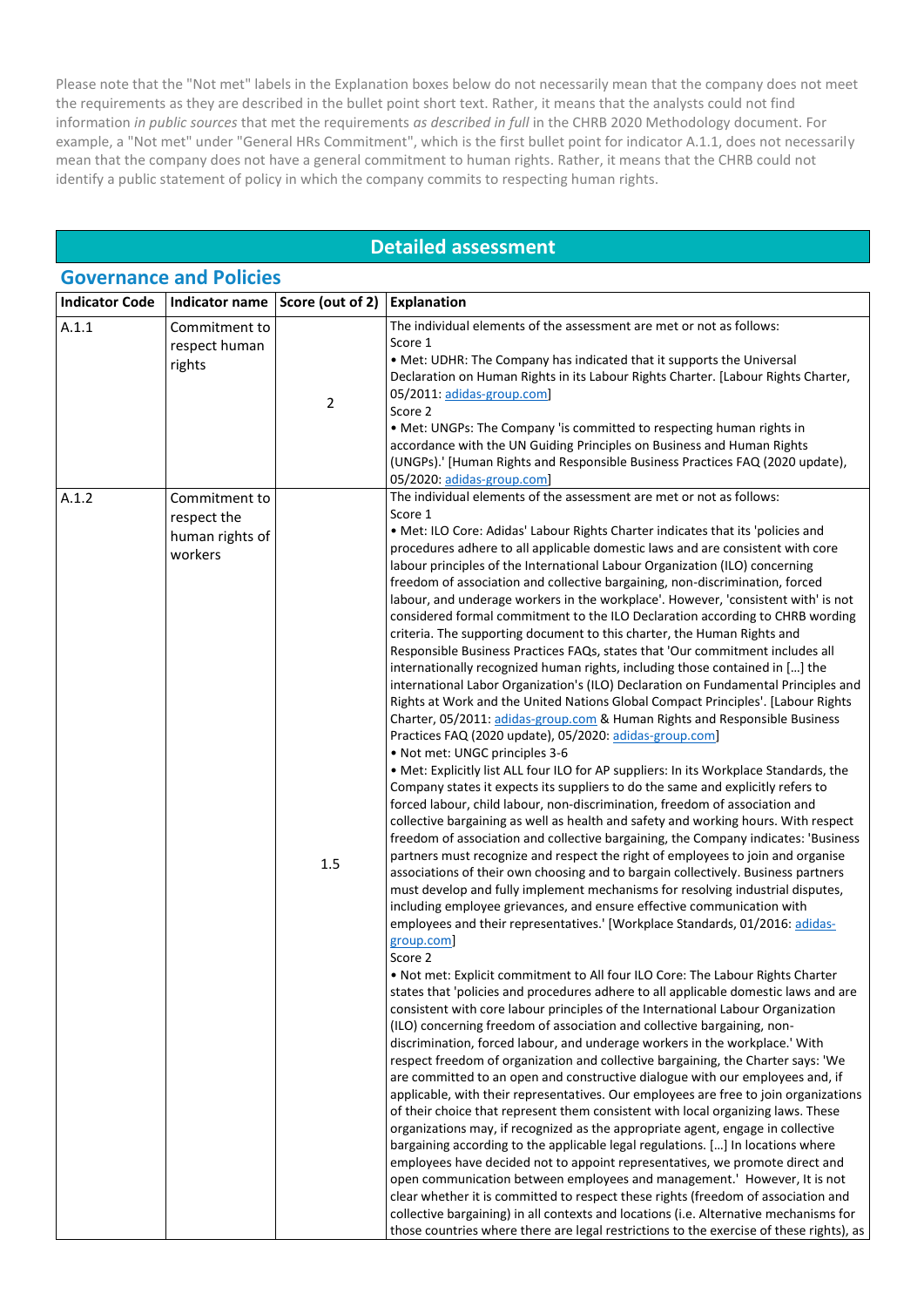| <b>Indicator Code</b> | Indicator name                               | Score (out of 2) | <b>Explanation</b>                                                                                                                                                                                                                                                                                                                                                                                                                                                                                                                                                                                                                                                                                                                                                                                                                                                                                                                                                                                                                                                                                                                                                                                                                                                                                                                                                                                                                                                                                                                                                                                                                                                                                                                                                                                                                                                                        |
|-----------------------|----------------------------------------------|------------------|-------------------------------------------------------------------------------------------------------------------------------------------------------------------------------------------------------------------------------------------------------------------------------------------------------------------------------------------------------------------------------------------------------------------------------------------------------------------------------------------------------------------------------------------------------------------------------------------------------------------------------------------------------------------------------------------------------------------------------------------------------------------------------------------------------------------------------------------------------------------------------------------------------------------------------------------------------------------------------------------------------------------------------------------------------------------------------------------------------------------------------------------------------------------------------------------------------------------------------------------------------------------------------------------------------------------------------------------------------------------------------------------------------------------------------------------------------------------------------------------------------------------------------------------------------------------------------------------------------------------------------------------------------------------------------------------------------------------------------------------------------------------------------------------------------------------------------------------------------------------------------------------|
|                       |                                              |                  | the Company indicates that it respects these rights 'consistent with local organizing<br>laws'. It discloses in its Human Rights FAQ that 'Where national laws restrict<br>freedom of association, suppliers are encouraged to take steps to create parallel<br>mechanisms to facilitate an open and effective means of communication for<br>employees and their representatives to discuss issues and express concerns in a<br>positive environment.' However, this only seems to cover suppliers, not own<br>operations, which is what is looked for in this part of the indicator. [Labour Rights<br>Charter, 05/2011: adidas-group.com & Human Rights and Responsible Business<br>Practices FAQ (2020 update), 05/2020: adidas-group.com]<br>• Met: Respect H&S of workers: It is also committed to the health and safety of its<br>workers. [Labour Rights Charter, 05/2011: adidas-group.com]<br>• Met: H&S applies to AP suppliers: See above [Workplace Standards, 01/2016:<br>adidas-group.com]<br>. Not met: working hours for workers: 'We comply with all applicable laws and<br>agreements on working time and paid leave. We respect the right to rest and<br>leisure, including vacation with pay and the right to family life. Where possible we<br>will aim to offer more flexible work patterns to enable our employees to balance<br>company with personal demands manifested in our Group's work life balance<br>statement.' However, no information found relating to maximum working hours<br>and minimum rest periods aligning with ILO standards. [Labour Rights Charter,<br>05/2011: adidas-group.com]<br>• Met: Working hours for AP suppliers: As part of its standards for suppliers, the<br>Company requires the following: 'Employees must not be required, except in<br>extraordinary circumstances, to work more than sixty (60) hours per week including |
|                       |                                              |                  | overtime or the local legal requirement, whichever is less. A regular work week<br>must not exceed 48 hours, all overtime work must be consensual and not<br>requested on a regular basis. Employees must be allowed at least twenty four (24)<br>consecutive hours rest within every seven-day period, and must receive paid<br>annual leave.' [Workplace Standards, 01/2016: adidas-group.com]                                                                                                                                                                                                                                                                                                                                                                                                                                                                                                                                                                                                                                                                                                                                                                                                                                                                                                                                                                                                                                                                                                                                                                                                                                                                                                                                                                                                                                                                                          |
| A.1.4                 | Commitment to<br>engage with<br>stakeholders | $\overline{2}$   | The individual elements of the assessment are met or not as follows:<br>Score 1<br>• Met: Regular stakeholder engagement: The Company quotes several programs<br>and initiatives which show how it engaged stakeholders in the development or<br>monitoring of its human rights approach. One example is its work with the Fair<br>Labour Association (FLA) as part in the multi-stakeholder forum Americas Group<br>focused on freedom of associations issues or its work with the United Nations High<br><b>Commissioner for Refugees</b><br>(UNHCR), and the Turkish Ministry of Labour and Social Security to advocate for<br>rights for Syrian refugees and discuss the challenges in integrating them into the<br>labour market. Adidas Group Assessment for Accreditation, 10/2017: fairlabor.org<br>Score 2<br>. Met: Regular stakeholder design engagement: The Company 'launched the<br>modern slavery outreach program in 2016 to intensify our efforts on potential risks<br>in the upstream supply chain, looking beyond our Tier 1 suppliers, to drive greater<br>transparency in the extended supply chain.' This includes 'Working with our Tier 2<br>materials suppliers and helping them identify potential slavery risks in their supply<br>chain is a key objective of our program' (engagement in monitoring). [2019 Modern<br>Slavery Progress report, 2019: adidas-group.com]                                                                                                                                                                                                                                                                                                                                                                                                                                                                                      |
| A.1.5                 | Commitment to<br>remedy                      | $\overline{2}$   | The individual elements of the assessment are met or not as follows:<br>Score 1<br>. Met: Commits to remedy: The Company indicates the following: 'Where the<br>adidas Group determines that it has caused or directly contributed to a violation it<br>will undertake to cease or change the activity that is responsible, in order to<br>prevent or mitigate the chance of the impact occurring or recurring. If an impact is<br>occurring, the adidas Group will engage actively in its remediation, either directly<br>or in cooperation with others'. In addition, in the Human rights FAQ document, it<br>states that 'due diligence is an integral part of our business decision-making and<br>risk management systems [] such a due diligence process is already in place<br>within adidas with respect to the way we manage labor rights, health and safety<br>and environmental risks associated with our supply chain. This extends to and<br>includes aspects of human rights. Such due diligence includes risk mapping,<br>compliance monitoring, remediation and internal as well as external reporting'.<br>[Third party complaint process for Breaches to the adidas Group, 11/2016: adidas-<br>group.com & Human Rights and Responsible Business Practices FAQ, 12/2014:<br>adidas-group.com]<br>Score 2<br>. Met: Collaborating with other remedy initiatives: As above, the Company states<br>that 'If an impact is occurring, Adidas will engage actively in its remediation, either                                                                                                                                                                                                                                                                                                                                                                                  |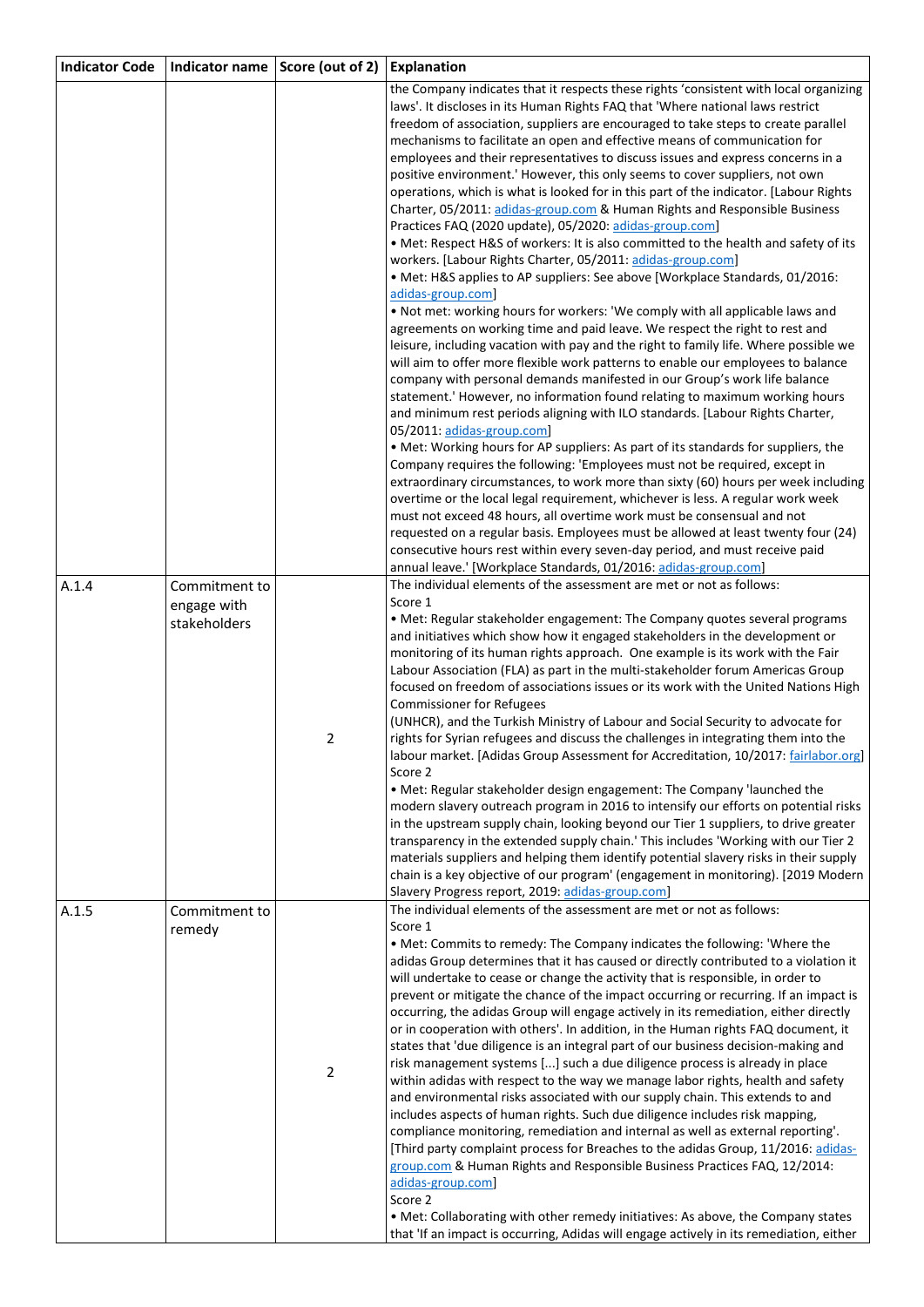| <b>Indicator Code</b> | Indicator name Score (out of 2) Explanation |                                                                                                                                                                                                                                                                                                                                                                                                                                                                                                                                                                                                                                                                                   |
|-----------------------|---------------------------------------------|-----------------------------------------------------------------------------------------------------------------------------------------------------------------------------------------------------------------------------------------------------------------------------------------------------------------------------------------------------------------------------------------------------------------------------------------------------------------------------------------------------------------------------------------------------------------------------------------------------------------------------------------------------------------------------------|
|                       |                                             | directly or in cooperation with others. This document also points out third party<br>grievance channels to tackle complaints, referring to FLA and OCED NCPs. [Third]<br>party complaint process for Breaches to the adidas Group, 11/2016: adidas-<br>group.com<br>• Met: Work with AP suppliers to remedy impacts: The Company discloses the<br>following: 'In the course of carrying out carrying out supply chain due diligence and                                                                                                                                                                                                                                           |
|                       |                                             | monitoring work, adidas and its manufacturing partners may uncover breaches to<br>our Workplace Standards. Where these breaches are identified, we are committed<br>to working with our partners to support them in their efforts to remedy these<br>issues and improve working conditions. This support may involve contributing<br>relevant resources or capabilities, including training, one-on-one coaching, and<br>consultation, where it is appropriate to do so.' The Workplace Standards includes<br>human rights. [Workplace Standards, 01/2016: adidas-group.com & Human Rights<br>and Responsible Business Practices FAQ (2020 update), 05/2020: adidas-<br>group.com |

# **Embedding Respect and Human Rights Due Diligence**

| <b>Indicator Code</b> | Indicator name                                                                 | Score (out of 2)                                                                                                                                                                                                                                                                                                                                                                                                                                                                                                                                                                                                                                                                                                                                                                                                                                 | Explanation                                                                                                                                                                                                                                                                                                                                                                                                                                                                                  |
|-----------------------|--------------------------------------------------------------------------------|--------------------------------------------------------------------------------------------------------------------------------------------------------------------------------------------------------------------------------------------------------------------------------------------------------------------------------------------------------------------------------------------------------------------------------------------------------------------------------------------------------------------------------------------------------------------------------------------------------------------------------------------------------------------------------------------------------------------------------------------------------------------------------------------------------------------------------------------------|----------------------------------------------------------------------------------------------------------------------------------------------------------------------------------------------------------------------------------------------------------------------------------------------------------------------------------------------------------------------------------------------------------------------------------------------------------------------------------------------|
| B.1.1                 | Responsibility<br>and resources<br>for day-to-day<br>human rights<br>functions |                                                                                                                                                                                                                                                                                                                                                                                                                                                                                                                                                                                                                                                                                                                                                                                                                                                  | The individual elements of the assessment are met or not as follows:<br>Score 1<br>. Met: Commits to ILO core conventions: See indicator A.1.2. The Company is<br>committed to each ILO core.<br>• Met: Senior responsibility for HR: In its Human Rights FAQ, the Company indicates                                                                                                                                                                                                         |
|                       |                                                                                | the following: 'Every employee has a responsibility to follow the company's<br>corporate policies, as well as comply with the relevant national laws and<br>regulations, including those that protect against the violations of human rights.<br>Ultimate accountability for human rights for the company and its operations rests<br>with the CEO (to whom the Chief Legal Counsel reports) and for employee matters<br>with the Chief Human Resources Officer, who is also an Executive Board member'.<br>The Company also indicates in its submission to CHRB that ultimate responsibility<br>for the Group's management of human rights impacts resides with the Group's<br>Chief Compliance Officer/Legal council. [Human Rights and Responsible Business<br>Practices FAQ (2020 update), 05/2020: adidas-group.com & CHRB Submission, July |                                                                                                                                                                                                                                                                                                                                                                                                                                                                                              |
|                       |                                                                                |                                                                                                                                                                                                                                                                                                                                                                                                                                                                                                                                                                                                                                                                                                                                                                                                                                                  | 2018, 07/2018: business-humanrights.org]<br>Score 2<br>• Met: Day-to-day responsibility: The Company indicates how day-to-day                                                                                                                                                                                                                                                                                                                                                                |
|                       | $\overline{2}$                                                                 | responsibility is allocated in Social & Environmental Affairs (SEA) Department,<br>within Global Legal & Compliance: 'SEA's work in this area is led by a Vice President<br>who is a human rights lawyer with 30 years of experience in dealing with social and<br>environmental issues. He acts as an in-house counsel for the business on human<br>and labour rights topics (including all ILO core labour standards) and works with<br>other highly qualified and experienced colleagues within SEA familiar with labour,                                                                                                                                                                                                                                                                                                                     |                                                                                                                                                                                                                                                                                                                                                                                                                                                                                              |
|                       |                                                                                | safety and environmental issues. Other specialist lawyers within legal & Compliance<br>lead on related topics, such as business ethics and privacy. In 2015 the company<br>hired a full time resource for daily management of its modern slavery outreach<br>program including forced labour and human rights reporting to the Vice President'.<br>[CHRB Submission, July 2018, 07/2018: business-humanrights.org]                                                                                                                                                                                                                                                                                                                                                                                                                               |                                                                                                                                                                                                                                                                                                                                                                                                                                                                                              |
|                       |                                                                                | • Met: Day-to-day responsibility for AP in supply chain: The Company discloses the<br>following: 'Day-today responsibility for managing human and labour rights related<br>issues in its suppliers rests with the Social & Environmental Affairs department,<br>within Global Legal & Compliance. The department has labour rights, safety and<br>environmental experts located in each major sourcing country. Staff are local and                                                                                                                                                                                                                                                                                                                                                                                                              |                                                                                                                                                                                                                                                                                                                                                                                                                                                                                              |
|                       |                                                                                |                                                                                                                                                                                                                                                                                                                                                                                                                                                                                                                                                                                                                                                                                                                                                                                                                                                  | speak the local language and manage local engagement with stakeholders,<br>including worker representatives, human and labour rights monitoring in the local<br>supply chain and supplier remediation and complaint processes. Serious issues and<br>breaches of human rights are escalated to the regional VPs and Directors, or the in-<br>house human rights counsel, for further action or intervention as required'. [CHRB<br>Submission, July 2018, 07/2018: business-humanrights.org] |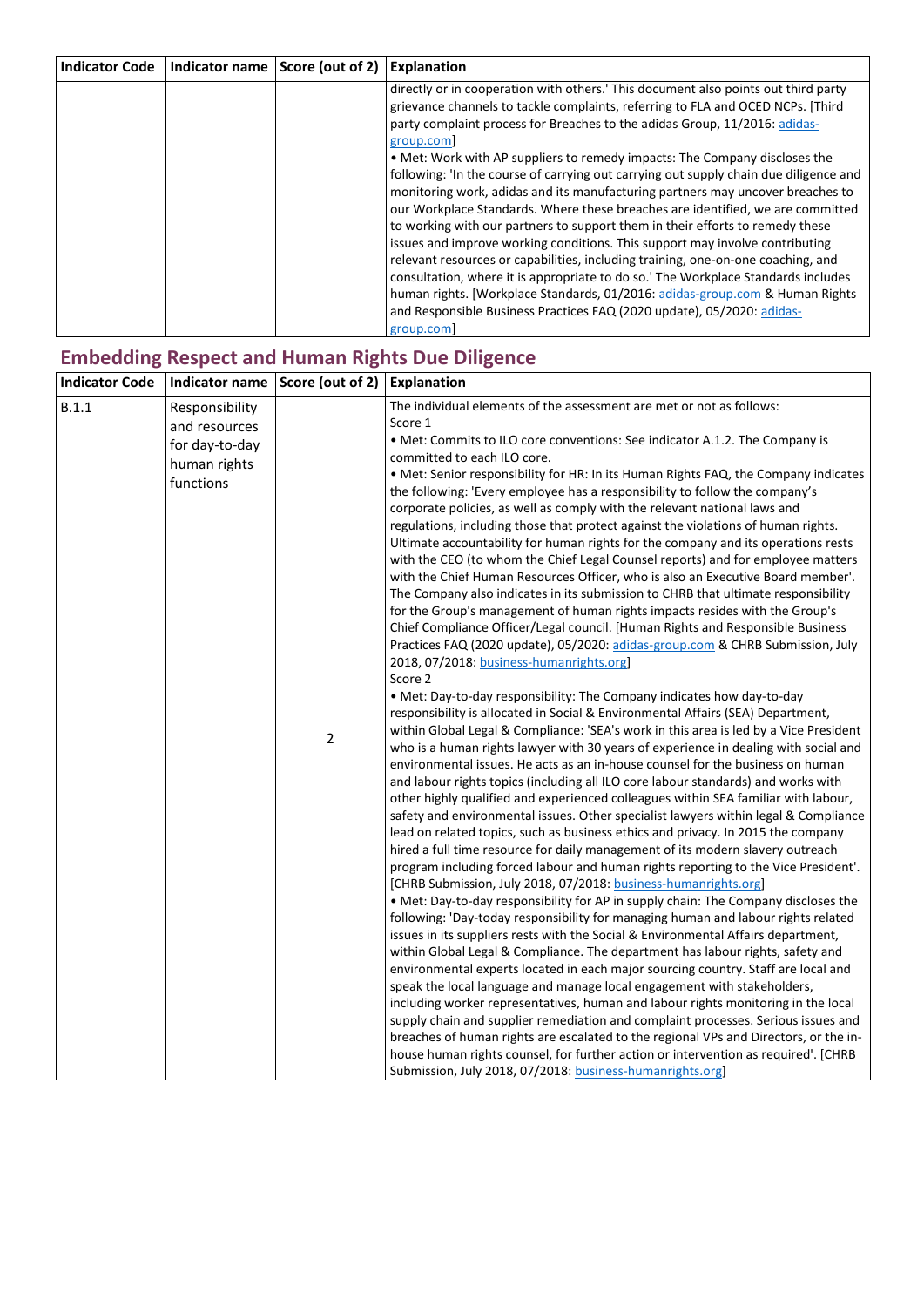| <b>Indicator Code</b> |                                                                                                                   | Indicator name   Score (out of 2)   Explanation |                                                                                                                                                                                                                                                                                                                                                                                                                                                                                                                                                                                                                                                                                                                                                                                                                                                                                                                                                      |
|-----------------------|-------------------------------------------------------------------------------------------------------------------|-------------------------------------------------|------------------------------------------------------------------------------------------------------------------------------------------------------------------------------------------------------------------------------------------------------------------------------------------------------------------------------------------------------------------------------------------------------------------------------------------------------------------------------------------------------------------------------------------------------------------------------------------------------------------------------------------------------------------------------------------------------------------------------------------------------------------------------------------------------------------------------------------------------------------------------------------------------------------------------------------------------|
| B.2.1                 | Identifying:<br>Processes and                                                                                     |                                                 | The individual elements of the assessment are met or not as follows:<br>Score 1                                                                                                                                                                                                                                                                                                                                                                                                                                                                                                                                                                                                                                                                                                                                                                                                                                                                      |
|                       | triggers for<br>identifying<br>human rights<br>risks and<br>impacts                                               |                                                 | • Met: Identifying risks in own operations: The Company's 'Human rights risks are<br>managed through a layered process which includes high level Operational Reviews<br>of potential adverse impacts on rights-holders, specific Country Risk Appraisals,<br>supply chain compliance monitoring (both our direct and indirect supply chain),<br>independent assurance by partner organizations (for example the Fair Labor<br>Association programme evaluation and unannounced audits) and focused reviews                                                                                                                                                                                                                                                                                                                                                                                                                                           |
|                       |                                                                                                                   |                                                 | or engagements, that reflect stakeholder concerns or new market entry situations.'<br>It goes into further detail about Operation Reviews and Country Risk Appraisals:<br>'Operational Reviews (ORs) - human rights risk mapping, which seeks to identify<br>potential adverse human rights impacts arising from company-wide policies and<br>business practices. The ORs examine both day-to-day operations, as well as broader<br>supply chain impacts. They are managed by our in-house human rights counsel.<br>Where issues are identified, this triggers a deeper engagement with the responsible<br>department(s) and outreach to external stakeholders to build a fuller picture, and<br>to identify appropriate follow-up actions'. [CHRB Submission, July 2018, 07/2018:<br>business-humanrights.org]<br>• Met: Identifying risks in AP suppliers: See above [CHRB Submission, July 2018,<br>07/2018: business-humanrights.org]<br>Score 2 |
|                       |                                                                                                                   |                                                 | . Met: Ongoing global risk identification: The Company indicates that 'Country Risk<br>Assessments (CRAs) - completed annually, these CRAs include a review of salient<br>human rights issues at a national level, they incorporates local stakeholder<br>feedback and reference available published information from government and non-<br>government sources, such as ILO reports, US State Department Human Rights                                                                                                                                                                                                                                                                                                                                                                                                                                                                                                                               |
|                       |                                                                                                                   | 2                                               | Country Reports, etc. These assessments inform work priorities and guide<br>prevention and mitigation strategies, especially in relation to our supply chain<br>compliance monitoring'. [CHRB Submission, July 2018, 07/2018: business-<br>humanrights.org]<br>• Met: In consultation with stakeholders: As above, the Company engages<br>stakeholders in its Operational Reviews. This includes local stakeholders. [CHRB<br>Submission, July 2018, 07/2018: business-humanrights.org]<br>• Met: In consultation with HR experts: The Company states in its Modern Slavery                                                                                                                                                                                                                                                                                                                                                                          |
|                       |                                                                                                                   |                                                 | outreach programme (2018) that 'In 2016 we completed a risk based assessment of<br>the extended supply chain and identified the following focus areas for tailored<br>initiatives and strategies to prevent and mitigate Modern Slavery. These<br>complement our ongoing social compliance and labour monitoring programme []<br>As we move forward with our programme goals and delivery, we are committed to<br>improving and refining our approach working in close collaboration with<br>institutions seeking to end modern slavery, such as the Bali Process Government<br>and Business Forum on Human Trafficking, The Mekong Club, International<br>Organization for Migration, Fair Labour Association and others'. The Company<br>published the assessment (2016): 'we have used available internal resources,                                                                                                                              |
|                       |                                                                                                                   |                                                 | external published sources, and feedback from organisations, such as the<br>International Labour Organisation and The Mekong Club, a non-profit that fights<br>slavery using a business to business approach, to inform our assessment approach'.<br>[Modern Slavery outreach Programme, 02/2018 & Modern Slavery Risk<br>Assessment, 08/2016: business-humanrights.org]<br>• Met: Triggered by new circumstances: It also includes how the systems are                                                                                                                                                                                                                                                                                                                                                                                                                                                                                              |
|                       |                                                                                                                   |                                                 | triggered by new country operations, new business relationships or changes in the<br>human rights context in particular locations, and also includes risks and impacts to<br>which the Company may be directly linked. [CHRB Submission, July 2018, 07/2018:<br>business-humanrights.org                                                                                                                                                                                                                                                                                                                                                                                                                                                                                                                                                                                                                                                             |
| B.2.2                 | Assessing:<br>Assessment of<br>risks and<br>impacts<br>identified<br>(salient risks<br>and key<br>industry risks) | $\overline{2}$                                  | The individual elements of the assessment are met or not as follows:<br>Score 1<br>• Met: Salient risk assessment (and context): As part of its Operation Reviews, the<br>Company describes the following: 'Where issues are identified, this triggers a<br>deeper engagement with the responsible department(s) and outreach to external<br>stakeholders to build a fuller picture, and to identify appropriate follow-up actions.<br>[] In those cases where we plan to enter a new sourcing country, additional in-<br>depth assessments may be warranted, as took place prior to production<br>commencing in Myanmar. A focused review was conducted to evaluate human                                                                                                                                                                                                                                                                           |
|                       |                                                                                                                   |                                                 | rights and socio-political issues and risks.' [CHRB Submission, July 2018, 07/2018:<br>business-humanrights.org                                                                                                                                                                                                                                                                                                                                                                                                                                                                                                                                                                                                                                                                                                                                                                                                                                      |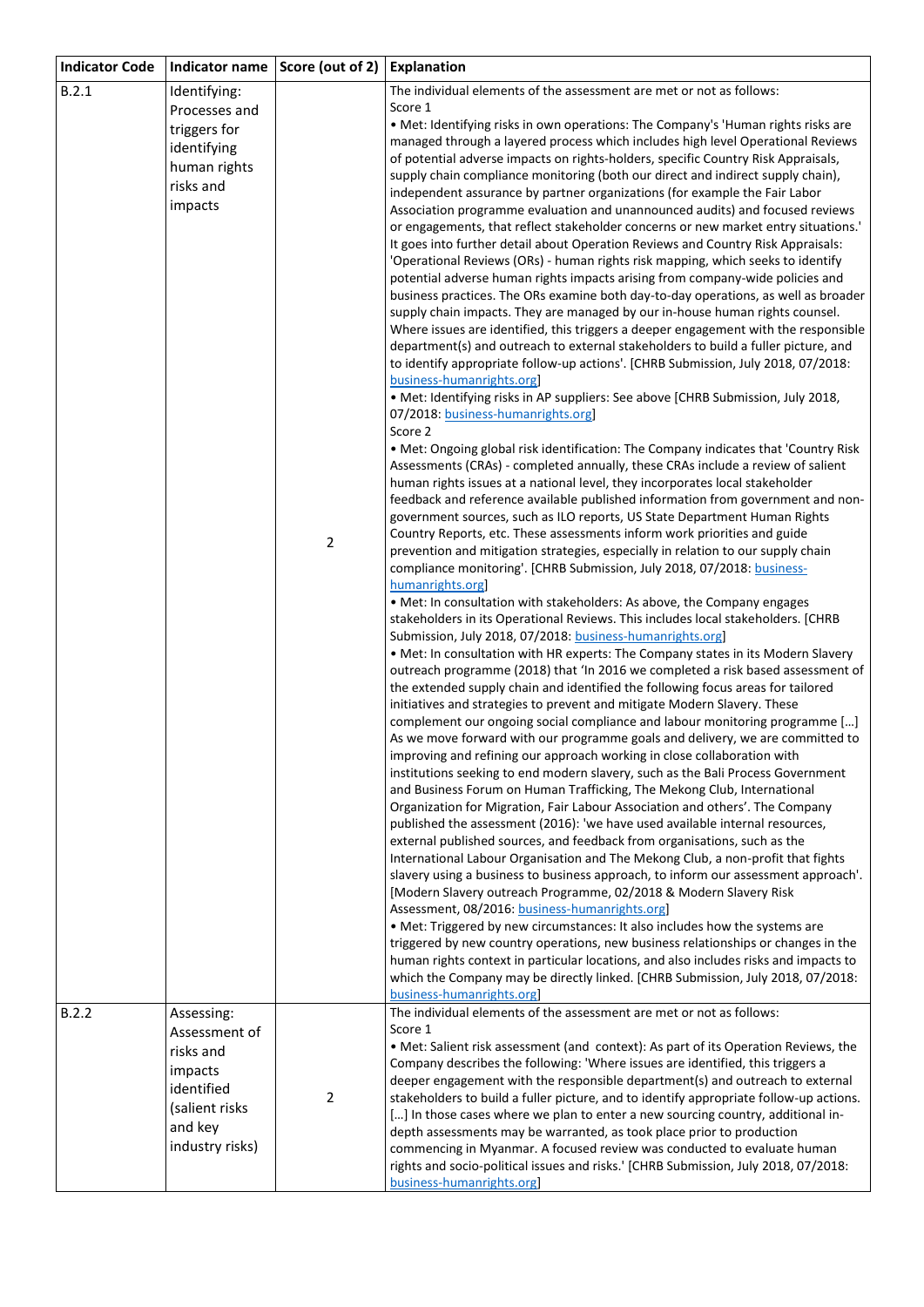| <b>Indicator Code</b> | Indicator name                                                                                                           | Score (out of 2) | Explanation                                                                                                                                                                                                                                                                                                                                                                                                                                                                                                                                                                                                                                                                                                                                                                                                                                                                                                                                                                                                                                                                                                                                                                                                                                                                                                                                                                                                                                                                                                                                                                                                                                                                                                                                                                                                                                                                                                                                                                                                                                                                                                                                                                                                                                                                                                                                                                                                                                                                                                                                                                                                                                                                                                                                                                                                                                                                                                                                                                                                                                                                                                                                                                                                                                                                                                                                                                                                                                                                                                   |
|-----------------------|--------------------------------------------------------------------------------------------------------------------------|------------------|---------------------------------------------------------------------------------------------------------------------------------------------------------------------------------------------------------------------------------------------------------------------------------------------------------------------------------------------------------------------------------------------------------------------------------------------------------------------------------------------------------------------------------------------------------------------------------------------------------------------------------------------------------------------------------------------------------------------------------------------------------------------------------------------------------------------------------------------------------------------------------------------------------------------------------------------------------------------------------------------------------------------------------------------------------------------------------------------------------------------------------------------------------------------------------------------------------------------------------------------------------------------------------------------------------------------------------------------------------------------------------------------------------------------------------------------------------------------------------------------------------------------------------------------------------------------------------------------------------------------------------------------------------------------------------------------------------------------------------------------------------------------------------------------------------------------------------------------------------------------------------------------------------------------------------------------------------------------------------------------------------------------------------------------------------------------------------------------------------------------------------------------------------------------------------------------------------------------------------------------------------------------------------------------------------------------------------------------------------------------------------------------------------------------------------------------------------------------------------------------------------------------------------------------------------------------------------------------------------------------------------------------------------------------------------------------------------------------------------------------------------------------------------------------------------------------------------------------------------------------------------------------------------------------------------------------------------------------------------------------------------------------------------------------------------------------------------------------------------------------------------------------------------------------------------------------------------------------------------------------------------------------------------------------------------------------------------------------------------------------------------------------------------------------------------------------------------------------------------------------------------------|
|                       |                                                                                                                          |                  | . Met: Public disclosure of salient risks: The Company discloses 'Through our<br>periodic operational reviews and stakeholder engagement the following have been<br>highlighted as salient human rights risks: freedom of association & collective<br>bargaining, working hours, safety & health, fair wages, child labour, forced labour,<br>resource consumption, water (including chemical management), access to<br>grievance mechanisms, diversity, mega sporting events, procurement, ethics and<br>data protection & privacy.' [CHRB Submission, July 2018, 07/2018: business-<br>humanrights.org<br>Score 2<br>• Met: Both requirements under score 1 met                                                                                                                                                                                                                                                                                                                                                                                                                                                                                                                                                                                                                                                                                                                                                                                                                                                                                                                                                                                                                                                                                                                                                                                                                                                                                                                                                                                                                                                                                                                                                                                                                                                                                                                                                                                                                                                                                                                                                                                                                                                                                                                                                                                                                                                                                                                                                                                                                                                                                                                                                                                                                                                                                                                                                                                                                                             |
| B.2.3                 | Integrating and<br>Acting:<br>Integrating<br>assessment<br>findings<br>internally and<br>taking<br>appropriate<br>action | $\overline{2}$   | The individual elements of the assessment are met or not as follows:<br>Score 1<br>. Met: Action Plans to mitigate risks: Regarding its own operations it describes the<br>process in relation to its sponsoring activities related to mega sporting events<br>(salient issues are flagged in operational review, then carried out an engagement<br>with affected stakeholders and developed a roadmap of follow-up actions): 'we<br>immediately followed up by running a stakeholder dialogue to canvas views on the<br>responsibilities of sponsors with respect to the adverse human rights impacts of<br>mega sporting events. [] This in turn led to the appointment of our in-house<br>human rights counsel to an independent human rights advisory board established<br>by FIFA in March 2017'. [CHRB Submission, July 2018, 07/2018: business-<br>humanrights.org<br>• Met: Including in AP supply chain: In relation to the supply chain, the Company<br>indicates that has developed 'a due diligence approach that targets those high-risk<br>locations, processes or activities that require the closest attention and where we<br>are able to apply influence to mitigate or remediate issues, where they occur. We<br>also seek to extend our reach by cascading responsibilities to our partners, to<br>capture and address potential and actual human rights issues upstream and<br>downstream of our product creation. Finally, to complement these processes, we<br>have put in place dedicated third-party grievance channels to tackle complaints'. At<br>the end of each month the SEA department reports to executive management<br>'highlighting critical issues, investigations and remedial efforts in relation to<br>individual factories and other country-specific cases for our direct and indirect<br>supply chains'. In addition the Company carries out actions to improve the social<br>compliance programme for its supply chain, which are reported and accredited<br>periodically by Fair Labour Association. 'Ours is a continuous learning process, one<br>where critical reviews are conducted to inform and improve our processes and<br>approach'. [CHRB Submission, July 2018, 07/2018: business-humanrights.org &<br>Human Rights update 2020, N/A: adidas-group.com]<br>• Met: Example of Actions decided: In relation to 'fair compensation', the Company<br>indicates that 'we have a program of work activities which supports fair<br>compensation and wage progression when workers achieve proficiency,<br>performance and competencies in their jobs. In the last two years, we have<br>deployed wage assessment tools and guidance to two dozen suppliers to<br>progressively pay fair wages. The assessment provided suppliers with<br>measurements of the strengths and weaknesses of the wage-setting system and<br>highlighted the important linkages between pay and skills, pay and company<br>performance and the need for effective social dialogue in the workplace. In the<br>next years, we will align with FLA activities to promote supply chain fair<br>compensation. This includes specific focus on supporting wage influencers such as<br>collective bargaining, responsible sourcing practices, productivity and efficiency<br>improvements and validating the data gathered in interviews with workers and<br>managers'. [Factory Workers 2020 update, N/A: adidas-group.com]<br>Score 2<br>• Met: Both requirements under score 1 met |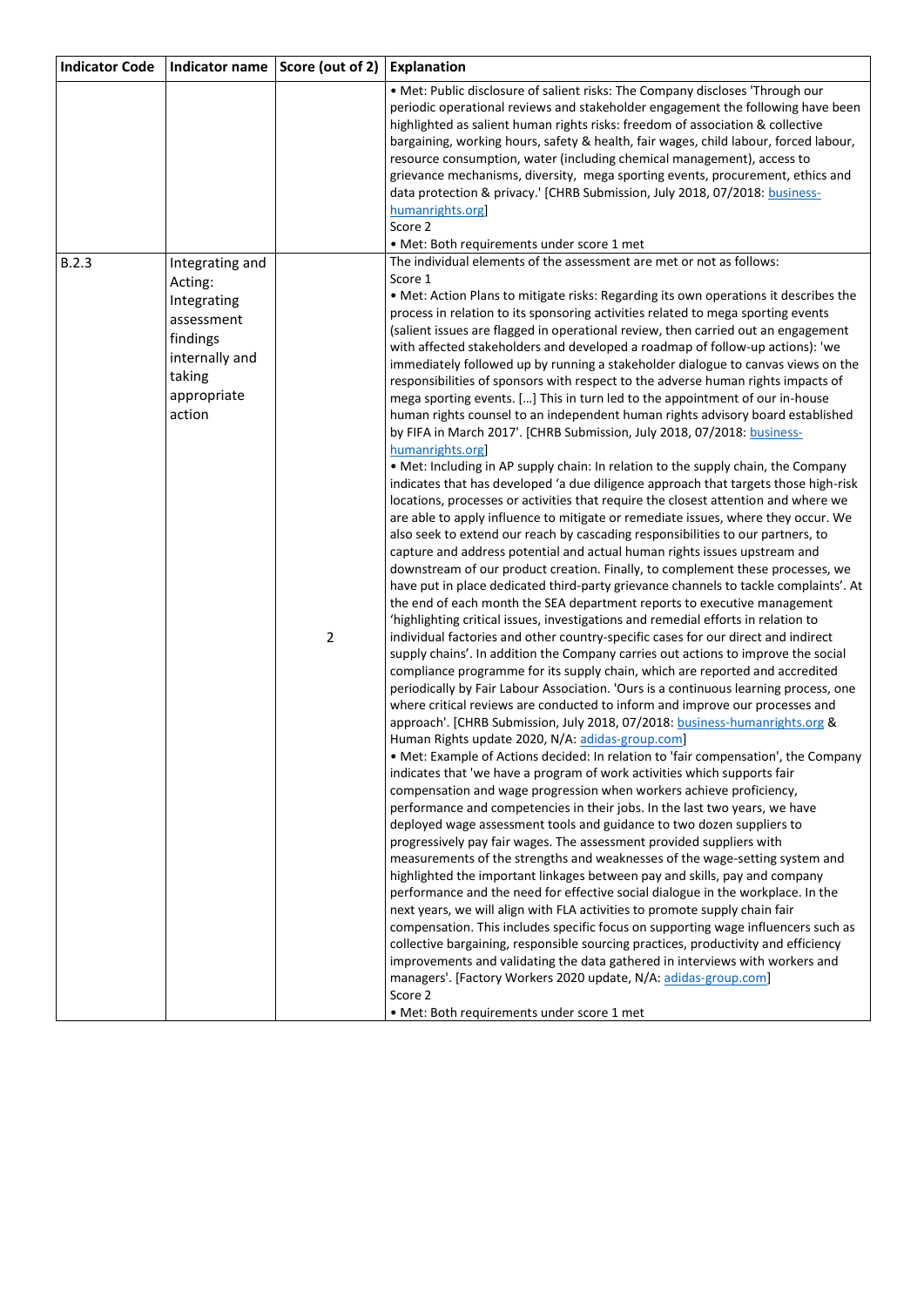| <b>Indicator Code</b> |                                                                                                                                       | Indicator name   Score (out of 2) | Explanation                                                                                                                                                                                                                                                                                                                                                                                                                                                                                                                                                                                                                                                                                                                                                                                                                                                                                                                                                                                                                                                                                                                                                                                                                                                                                                                                                                                                                                                                                                                                                                                                                                                                                                                                                                                                                                                                                                                                                                                                                                                                                                                                                                                                                                                                                                                                                                                                                                                                                                                                                                                                                                                                                                                                                    |
|-----------------------|---------------------------------------------------------------------------------------------------------------------------------------|-----------------------------------|----------------------------------------------------------------------------------------------------------------------------------------------------------------------------------------------------------------------------------------------------------------------------------------------------------------------------------------------------------------------------------------------------------------------------------------------------------------------------------------------------------------------------------------------------------------------------------------------------------------------------------------------------------------------------------------------------------------------------------------------------------------------------------------------------------------------------------------------------------------------------------------------------------------------------------------------------------------------------------------------------------------------------------------------------------------------------------------------------------------------------------------------------------------------------------------------------------------------------------------------------------------------------------------------------------------------------------------------------------------------------------------------------------------------------------------------------------------------------------------------------------------------------------------------------------------------------------------------------------------------------------------------------------------------------------------------------------------------------------------------------------------------------------------------------------------------------------------------------------------------------------------------------------------------------------------------------------------------------------------------------------------------------------------------------------------------------------------------------------------------------------------------------------------------------------------------------------------------------------------------------------------------------------------------------------------------------------------------------------------------------------------------------------------------------------------------------------------------------------------------------------------------------------------------------------------------------------------------------------------------------------------------------------------------------------------------------------------------------------------------------------------|
| B.2.4                 | Tracking:<br>Monitoring and<br>evaluating the<br>effectiveness of<br>actions to<br>respond to<br>human rights<br>risks and<br>impacts | $\mathbf 2$                       | The individual elements of the assessment are met or not as follows:<br>Score 1<br>• Met: System to check if Actions are effective: The Company describes in its<br>submission to CHRB the measures that it takes to tackle human rights risks,<br>including systems to evaluate its supply chain and licensees' human rights<br>performance, and measures taken to improve these systems. Regarding the<br>evaluation of effectiveness of actions taken the Company indicates: 'Adidas' social<br>compliance program is subject to ongoing and annual third party audits and public<br>disclosure of tracking charts by Fair Labor Association, to determine whether<br>supplier-level remediation is being effectively managed by Adidas. And at<br>programmatic level, Fair Labor Association also undertakes a periodic accreditation<br>process - evaluating all elements of our labour and human rights work. In October<br>2017, our program was re-accredited for second time'. As indicated in previous<br>indicator, SEA reports to the Executive Management, highlighting critical issues,<br>investigations and remedial efforts in relation to individual factories and other<br>country-specific cases for our direct and indirect supply chains, as well as our<br>materials supply chain. This is the primary vehicle through which human rights<br>concerns are shared with senior management and reported progress is tracked.<br>[CHRB Submission, July 2018, 07/2018: business-humanrights.org & Factory<br>Workers 2020 update, N/A: adidas-group.com]<br>• Met: Lessons learnt from checking effectiveness: The Company provides an<br>example of the lessons learned while tracking the effectiveness of its actions<br>regarding protecting the rights of children and women in Pakistan. The<br>industrialization of the cottage industry deprived women work opportunities. The<br>Company support the establishment of women's stitching centres, together with<br>nurseries. This has enabled women to work. Women working provide a direct and<br>positive impact on child wellbeing and access to education. The Company also<br>funded school infrastructure in the community. [CHRB Submission, July 2018,<br>07/2018: business-humanrights.org]                                                                                                                                                                                                                                                                                                                                                                                                                                                                               |
| B.2.5                 | Communicating<br>: Accounting for<br>how human<br>rights impacts<br>are addressed                                                     | $\overline{2}$                    | Score 2<br>• Met: Both requirement under score 1 met<br>The individual elements of the assessment are met or not as follows:<br>Score 1<br>• Met: Comms plan re identifying risks: According to the explanations given for<br>indicators B.2.1 to B.2.4, the Company has demonstrated in its disclosures that it<br>has system to identify, assess, respond and review the actions related to human<br>rights risks. The Company indicates in its submission to CHRB that 'to ensure clear<br>communications with local stakeholders, affected communities and other<br>vulnerable groups, the SEA [Social & Environment Affairs] department has<br>embedded local staff in all key sourcing countries. The team operates in 18<br>languages, but will also employ translators where needed for special investigations,<br>stakeholder outreach or communicating outcomes or mechanisms to improve<br>human rights impacts'. [CHRB Submission, July 2018, 07/2018: business-<br>humanrights.org]<br>• Met: Comms plan re assessing risks: See above<br>· Met: Comms plan re action plans for risks: See above<br>• Met: Comms plan re reviewing action plans: See above<br>. Met: Including AP suppliers: See above [CHRB Submission, July 2018, 07/2018:<br>business-humanrights.org<br>Score 2<br>• Met: Responding to affected stakeholders concerns: The Company reports a case<br>of a partial closure of a factory in Vietnam: 'following a fire which destroyed a<br>warehouse and the main production area. This led to the layoff of the majority of<br>the workforce, including pregnant workers and workers on maternity leave. In this<br>case, the SEA department engaged directly with the laid-off workers, the factory<br>management, government and international labour rights groups who have been<br>tracking the lawfulness of the factory's actions. adidas has also been liaising and<br>communicating with other brands, who are the main buyers in the downsized<br>factory. Worker engagement was done through one-on-one discussions with the<br>affected individuals, as was the engagement with the factory management and<br>government officials. Communications with the international trade unions was<br>through email correspondence and the preparation of reports and responses to<br>specific questions and concerns. When we heard of the reported harassment and<br>detention of local labour advocates, who were advising the laid-off workers, a<br>formal letter was sent to the provincial government, asking that the police cease<br>and desist from interfering from the worker's right to freely associate with human<br>rights defenders.' [CHRB Submission, July 2018, 07/2018: business-<br>humanrights.org |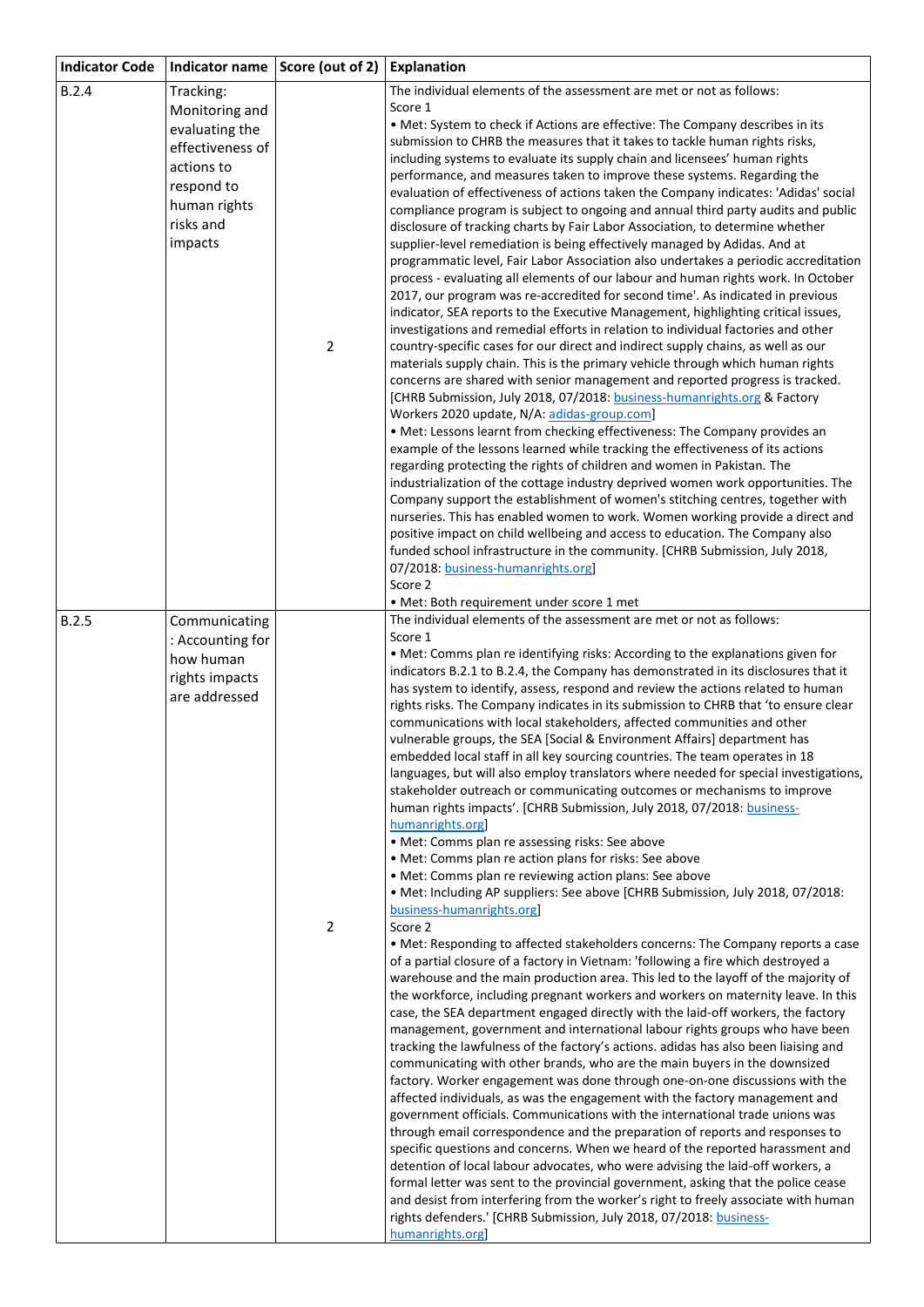| <b>Indicator Code</b> | Indicator name | Score (out of 2) | <b>Explanation</b>                                                                    |
|-----------------------|----------------|------------------|---------------------------------------------------------------------------------------|
|                       |                |                  | • Met: Ensuring affected stakeholders can access communications: It states that       |
|                       |                |                  | based on engagement and feedback from stakeholders, the Company has 'defined          |
|                       |                |                  | the appropriate level of communications needed for a given target audience. Some      |
|                       |                |                  | require formal communications, a written account, etc. and others more informal       |
|                       |                |                  | channels or personalized engagement'. To ensure clear and effective                   |
|                       |                |                  | communications with local stakeholders, affected communities and other                |
|                       |                |                  | vulnerable groups, the SEA department has embedded local staff in all key sourcing    |
|                       |                |                  | countries. The team operates in 18 languages, but will also employ translators        |
|                       |                |                  | where needed for special investigations, stakeholder outreach or communicating        |
|                       |                |                  | outcomes or mechanisms to improve human rights impacts. It provides the               |
|                       |                |                  | example of contracting Arabic translators in Turkey to support communications         |
|                       |                |                  | with Syrian refugees at risk of exploitation in the supply chain. It also states that |
|                       |                |                  | 'Communications and issues management are developed from the bottom up,               |
|                       |                |                  | through regular monitoring activities (on and off-site worker engagement) and         |
|                       |                |                  | operational complaint mechanisms, where correspondence will be in the local           |
|                       |                |                  | language'. [CHRB Submission, July 2018, 07/2018: business-humanrights.org]            |

## **Remedies and Grievance Mechanisms**

| <b>Indicator Code</b> | Indicator name                                                                                                                         | Score (out of 2) | <b>Explanation</b>                                                                                                                                                                                                                                                                                                                                                                                                                                                                                                                                                                                                                                                                                                                                                                                                                                                                                                                                                                                                                                                                                                                                                                                                                                                                                                                                                                                                                                                                                                                                                                                                                                                                                                                                                                                                                                                                                                                                                                                                                                                                                                                                                                                                                                                                                                                                                                                                                                                                                                                                                                                                                                                                                                                                                                                                                                                                                                    |
|-----------------------|----------------------------------------------------------------------------------------------------------------------------------------|------------------|-----------------------------------------------------------------------------------------------------------------------------------------------------------------------------------------------------------------------------------------------------------------------------------------------------------------------------------------------------------------------------------------------------------------------------------------------------------------------------------------------------------------------------------------------------------------------------------------------------------------------------------------------------------------------------------------------------------------------------------------------------------------------------------------------------------------------------------------------------------------------------------------------------------------------------------------------------------------------------------------------------------------------------------------------------------------------------------------------------------------------------------------------------------------------------------------------------------------------------------------------------------------------------------------------------------------------------------------------------------------------------------------------------------------------------------------------------------------------------------------------------------------------------------------------------------------------------------------------------------------------------------------------------------------------------------------------------------------------------------------------------------------------------------------------------------------------------------------------------------------------------------------------------------------------------------------------------------------------------------------------------------------------------------------------------------------------------------------------------------------------------------------------------------------------------------------------------------------------------------------------------------------------------------------------------------------------------------------------------------------------------------------------------------------------------------------------------------------------------------------------------------------------------------------------------------------------------------------------------------------------------------------------------------------------------------------------------------------------------------------------------------------------------------------------------------------------------------------------------------------------------------------------------------------------|
| C.1                   | Grievance<br>channel(s)/mec<br>hanism(s) to<br>receive<br>complaints or<br>concerns from<br>workers                                    | 1.5              | The individual elements of the assessment are met or not as follows:<br>Score 1<br>. Met: Channel accessible to all workers: In reference to complains and non-<br>compliances, the Company indicates on its 'Employees' section of the website 'To<br>track complaints or cases of non-compliance, we have established a network of<br>currently 20 compliance officers worldwide. In 2013 we installed a global hotline<br>called the "Fair Play Hotline". With the Fair Play Hotline our employees can submit<br>complaints also anonymously. An analysis of the number and nature of entries<br>submitted in 2012 showed that nearly 80% of all cases related to general<br>complaints about employee-manager relations. In the remaining cases, employees<br>were seeking advice on specific issues.' [Employees 2020 update, N/A: adidas-<br>group.com]<br>Score 2<br>. Not met: Number grievances filed, addressed or resolved: The Company lists the<br>number of potential compliance violations in its annual report. 'In 2019, we<br>recorded 514 potential compliance violations'. Of these violations. 348 were<br>behavioural and 63 were marked as 'Other', which included payroll issues,<br>however, it is unclear the number of human rights issues filed and either addressed<br>or resolved. The Company also offers a summary of human rights complaints, but<br>this only seems to cover the supply chain and not own operations. [2019 Annual<br>Report, 2020: report.adidas-group.com & Summary of Human Rights Complaints<br>handled by adidas in 2019, N/A: adidas-group.com]<br>. Not met: Channel is available in all appropriate languages: The Company<br>answered the question if the Fair Play Hotline is available in different languages in<br>its Code of Conduct (previous version): 'The company has selected an external<br>provider that offers this service in multiple languages. However, there is a new<br>version of the code, where supporting evidence is no longer available. No evidence<br>found regarding this indicator in latest sources. [Fair Play Code of Conduct<br>(update), N/A: adidas-group.com]<br>• Met: Opens own system to AP supplier workers: The Company indicates in its<br>Policy on Modern Slavery that 'Individuals, worker representatives and worker<br>rights organizations, as well as other civil society groups, can access adidas' Third-<br>Party Complaint Process, as well as the independently managed FLA Third Party<br>Complaint Process or the OECD's Contact Point complaint mechanism, to bring<br>issues related to the breach human rights directly to our attention. Additionally,<br>workers in our supply chain have access to smart phone application based systems<br>to anonymously lodge complaints and suggestions at manufacturing sites in real<br>time.' [2020 Policy on Modern Slavery, 2020: adidas-group.com] |
| C.2                   | Grievance<br>channel(s)/mec<br>hanism(s) to<br>receive<br>complaints or<br>concerns from<br>external<br>individuals and<br>communities | $\overline{2}$   | The individual elements of the assessment are met or not as follows:<br>Score 1<br>• Met: Grievance mechanism for community: Adidas has a third party complaints<br>mechanism through which 'affected individuals, or communities, can bring issues<br>directly to the attention of Adidas Group, or avail themselves of alternative<br>channels for their complaints, including the FLA-managed Third Party Complaint<br>system, or the OECD's Contact Point, details of which are also given in the<br>Complaint Process'. It has added that the mechanism is available in local languages<br>given that 'where complaints arise at a community level, these are normally<br>directed through local Social & Environmental Affairs staff, who are conversant in                                                                                                                                                                                                                                                                                                                                                                                                                                                                                                                                                                                                                                                                                                                                                                                                                                                                                                                                                                                                                                                                                                                                                                                                                                                                                                                                                                                                                                                                                                                                                                                                                                                                                                                                                                                                                                                                                                                                                                                                                                                                                                                                                     |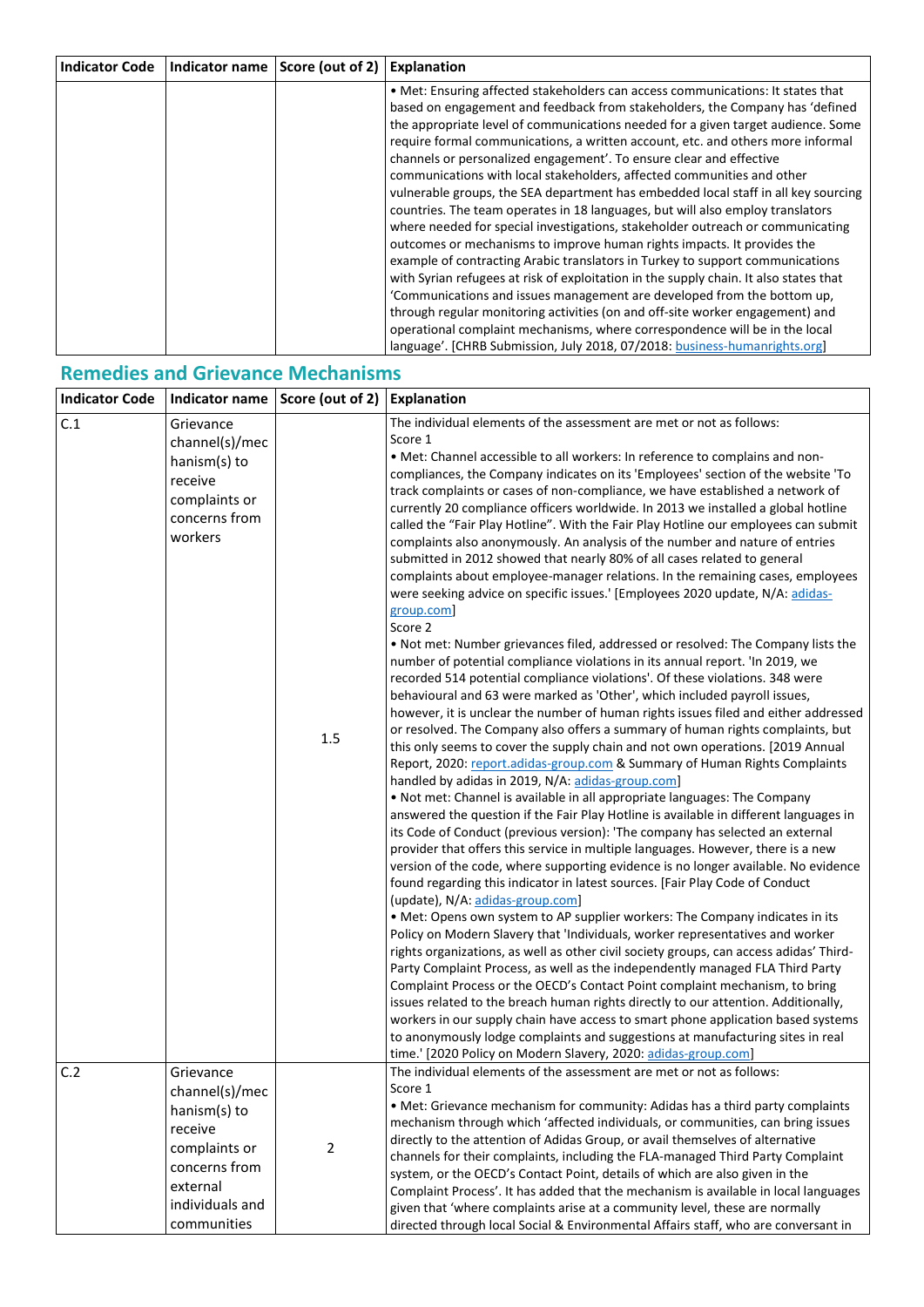| Indicator name Score (out of 2)<br><b>Indicator Code</b>                       |   | <b>Explanation</b>                                                                                                                                                                                                                                                                                                                                                                                                                                                                                                                                                                                                                                                                                                                                                                                                                                                                                                                                                                                                                                                                                                                                                                                                                                                                                                                                                                                                                                                                                                                                                                                                                                                                                                                                                                                                                                                                                                                                                                                                                                                                                                                                                                                                                                                                                                                                                                                                                                                                                                                                                                       |
|--------------------------------------------------------------------------------|---|------------------------------------------------------------------------------------------------------------------------------------------------------------------------------------------------------------------------------------------------------------------------------------------------------------------------------------------------------------------------------------------------------------------------------------------------------------------------------------------------------------------------------------------------------------------------------------------------------------------------------------------------------------------------------------------------------------------------------------------------------------------------------------------------------------------------------------------------------------------------------------------------------------------------------------------------------------------------------------------------------------------------------------------------------------------------------------------------------------------------------------------------------------------------------------------------------------------------------------------------------------------------------------------------------------------------------------------------------------------------------------------------------------------------------------------------------------------------------------------------------------------------------------------------------------------------------------------------------------------------------------------------------------------------------------------------------------------------------------------------------------------------------------------------------------------------------------------------------------------------------------------------------------------------------------------------------------------------------------------------------------------------------------------------------------------------------------------------------------------------------------------------------------------------------------------------------------------------------------------------------------------------------------------------------------------------------------------------------------------------------------------------------------------------------------------------------------------------------------------------------------------------------------------------------------------------------------------|
|                                                                                |   | the local language and active at a community level, through their visits and<br>meetings with local factory employees'. The Company states that 'individuals and<br>organisations can bring to our attention serious non-compliance with the adidas<br>Group's Workplace Standards or concerns related to any potential, or actual,<br>breach of an international human right norm that is linked to adidas Group<br>operations, products or services'-. [Third party complaint process for Breaches to<br>the adidas Group, 11/2016: adidas-group.com]<br>Score 2<br>. Met: Describes accessibility and local languages: As described in the Summary of<br>the Third Party Complaint Process mentioned above, 'A complaint does not have to<br>be submitted in English, it can be submitted in the individual's own language'.<br>[Summary of third party complaint process, 03/2017: adidas-group.com]<br>• Met: AP supplier communities use global system: See above, the Company has<br>several mechanisms available to individuals and communities to raise concerns<br>about suppliers [Third party complaint process for Breaches to the adidas Group,<br>11/2016: adidas-group.com]                                                                                                                                                                                                                                                                                                                                                                                                                                                                                                                                                                                                                                                                                                                                                                                                                                                                                                                                                                                                                                                                                                                                                                                                                                                                                                                                                                                              |
| C.7<br>Remedying<br>adverse<br>impacts and<br>incorporating<br>lessons learned | 0 | The individual elements of the assessment are met or not as follows:<br>Score 1<br>. Not met: Describes how remedy has been provided: The Company provides some<br>examples which show the approach taken to remedy its adverse human rights<br>impacts in the last two decades and some changes to systems and procedures to<br>prevent the repetition of adverse impacts in the future: 'the introduction of water-<br>based glues to reduce the release of harmful VOCs in footwear operations;<br>balancing order flows to reduce the peaks and troughs in the order cycle – which<br>impact working hours and wages; ensuring fair prices practices to ensure that all<br>legally mandated wages and benefits were met; fixing pre-notification periods to<br>provide suppliers with high order volumes enough pre-warning if orders are to be<br>cut; the development of guidance for the handling of layoffs and closures, including<br>financial and technical support to manage downsizing'. The Company provides<br>guidance on Handling Redundancies and Layoffs, however, this example is from<br>2009. No evidence found in relation to remedies provided during the last three<br>reporting years. [CHRB Submission, July 2018, 07/2018: business-humanrights.org<br>& Handling Redundancies and Layoffs, 01/2009: adidas-group.com]<br>. Not met: Says how it would remedy key sector risks: The Company has provided<br>information related to what actions it has taken to mitigate risks related to Covid-<br>19. However, no evidence of how it would provide remedy to affected stakeholders<br>it has negatively impacted could be found. [Adidas' Efforts to Support Workers in<br>the Supply Chain During COVID-19, N/A: adidas-group.com]<br>Score 2<br>. Not met: Changes introduced to stop repetition: See above [CHRB Submission,<br>July 2018, 07/2018: business-humanrights.org]<br>. Not met: Approach to learning from incident to prevent future impacts: The<br>Company has provided comments to CHRB regarding this indicator. However, this<br>document or its content has not been found in publicly available sources.<br>. Not met: Evaluation of the channel/mechanism: The Company indicates that it<br>conducted regular reviews of its grievance mechanisms. It also provides a summary<br>of cases filed. No evidence found, however, on actual evidence of evaluation of the<br>effectiveness of the grievance channel. [CHRB Submission, July 2018, 07/2018:<br>business-humanrights.org & 2019 Case Analysis Third Party Complaints, N/A: |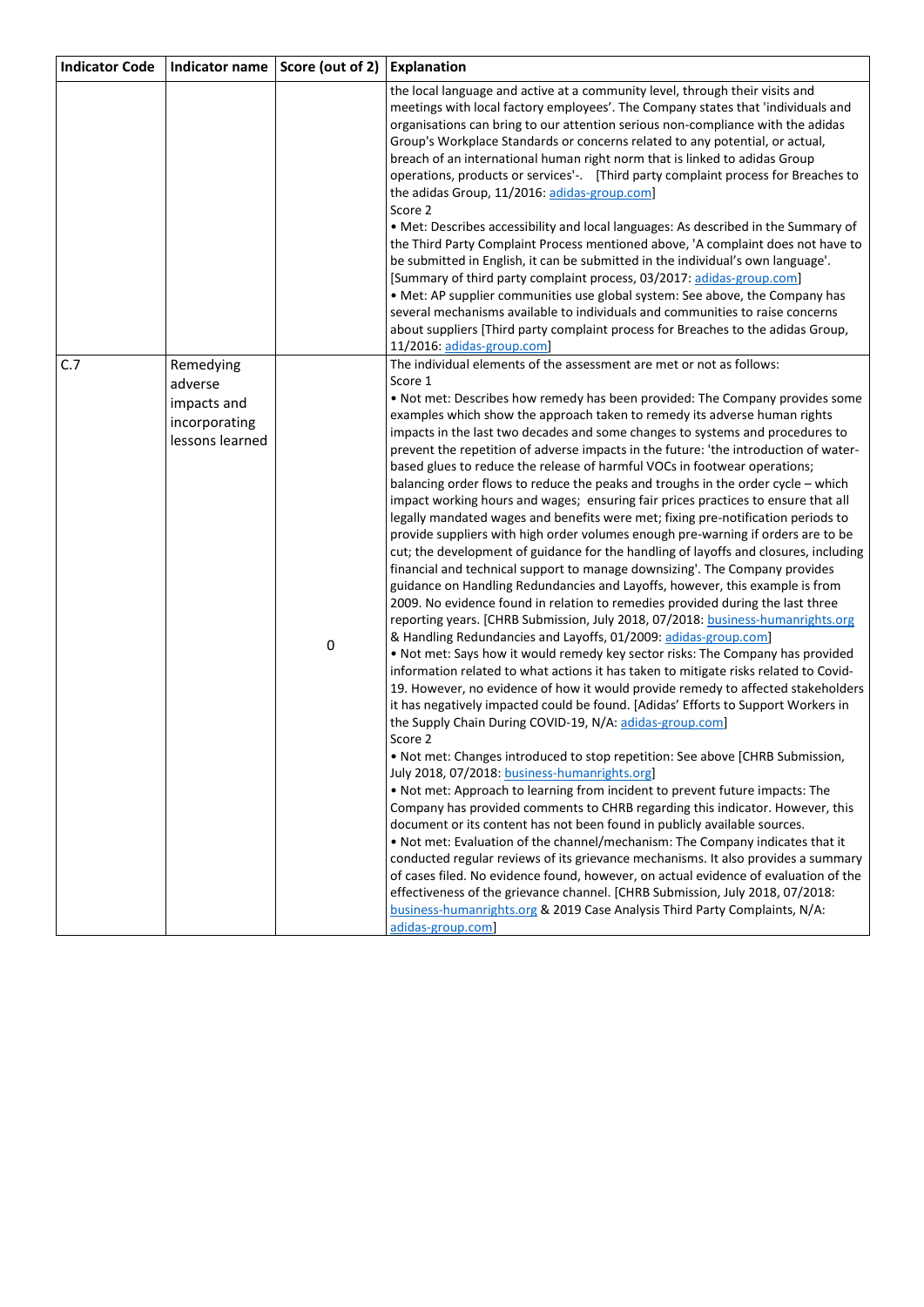# **Performance: Responses to Serious Allegations (Not included in the overall score)**

| <b>Indicator Code</b> |                                                               | Indicator name Score (out of 2) | <b>Explanation</b>                                                                                                                                                                                                                                                                                                                                                                                                                                                                                                                                                                                                                                                                                                                                                                                                                                                                                                                                                                                                                                                                                                                                                                                                                                                                                                                                                                                                                                                                                                                                                                                                                                                                                                                                                                                                                                                                                                                                                                                                                                                                                                                                                                                                                                                                                                                                                                                                              |
|-----------------------|---------------------------------------------------------------|---------------------------------|---------------------------------------------------------------------------------------------------------------------------------------------------------------------------------------------------------------------------------------------------------------------------------------------------------------------------------------------------------------------------------------------------------------------------------------------------------------------------------------------------------------------------------------------------------------------------------------------------------------------------------------------------------------------------------------------------------------------------------------------------------------------------------------------------------------------------------------------------------------------------------------------------------------------------------------------------------------------------------------------------------------------------------------------------------------------------------------------------------------------------------------------------------------------------------------------------------------------------------------------------------------------------------------------------------------------------------------------------------------------------------------------------------------------------------------------------------------------------------------------------------------------------------------------------------------------------------------------------------------------------------------------------------------------------------------------------------------------------------------------------------------------------------------------------------------------------------------------------------------------------------------------------------------------------------------------------------------------------------------------------------------------------------------------------------------------------------------------------------------------------------------------------------------------------------------------------------------------------------------------------------------------------------------------------------------------------------------------------------------------------------------------------------------------------------|
| E(1).0                | Serious<br>allegation No 1                                    |                                 | • Headline: Adidas laborers forced to work overtime<br>• Area: Excessive overtime<br>• Story: On April, 14, 2017, The Sun website reported that Staff at the Apache<br>Footwear factory in Guangdong province (who are producing Kanye West's new<br>GBP 150 Adidas Yeezy trainers) are said to be working 10 hours a day for six days a<br>week to manufacture the limited edition shoes. The Adidas Yeezy trainers are<br>allegedly being made by Chinese worker who are being paid as little as GBP 147 a<br>month.<br>It is reported that the workers are expected to arrive 15 minutes early to sing the<br>company song and attend production meetings, which results in an hour an a half<br>of unpaid time every week. The company argues that its supplier is able to take<br>advantage of a loophole allowing some employers to use an average overtime<br>figure for the year. The company also claimed that the practice of making workers<br>arrive early for their shifts took place more than 1.5 years prior to the story being<br>published and that the factory in question had agreed to compensate workers for<br>working outside their regular working hours. Adidas also says the monthly take-                                                                                                                                                                                                                                                                                                                                                                                                                                                                                                                                                                                                                                                                                                                                                                                                                                                                                                                                                                                                                                                                                                                                                                                                           |
|                       |                                                               |                                 | home wage for Apache staff is £328 a month, which includes benefits such as a<br>performance bonus, meal allowance and living allowance.<br>• Sources: [The Sun - 13/04/2017: thesun.co.uk][Mirror - 12/03/2017:<br>mirror.co.uk][Hypebeast - 13/04/2017: hypebeast.com]                                                                                                                                                                                                                                                                                                                                                                                                                                                                                                                                                                                                                                                                                                                                                                                                                                                                                                                                                                                                                                                                                                                                                                                                                                                                                                                                                                                                                                                                                                                                                                                                                                                                                                                                                                                                                                                                                                                                                                                                                                                                                                                                                        |
| E(1).1                | The Company<br>has responded<br>publicly to the<br>allegation | $\mathbf 2$                     | The individual elements of the assessment are met or not as follows:<br>Score 1<br>• Met: Public response available: The company provides a public response<br>addressing the specific allegations. [Mirror news story, 12/03/2017:<br>ttps://mirror.co.uk<br>Score 2<br>. Met: Response goes into detail: The company said it was investigating the<br>allegations of the early morning meeting and agreed that workers should be paid<br>for attending meetings outside working hours. It said when bonuses and<br>allowances were taken into account, the average take-home pay for an Apache<br>worker was £329 a month. A spokesman said "We are fully committed<br>toprotecting worker rights and to ensuring fair and safe conditions in our<br>factoriesWe only conduct business with overseas manufacturers who work in a<br>fair, honest and responsible mannerWe have strict procedures in place to ensure<br>employees are paid and treated fairly" - The Mirror<br>"We also seek business partners who progressively raise employee living standards<br>through improved wage systems, benefits, welfare programs and other services<br>that enhance quality of life. Furthermore, all factories that work with us are<br>subject to regular labor and health and safety audits conducted by independent<br>third parties in association with the Fair Labor Association and Adidas's compliance<br>team." - Hypebeast<br>André Mendes, an Adidas spokesman, said the company is "fully committed to<br>protecting worker rights and ensuring fair and safe working conditions in factories<br>throughout our global supply chainOur contract suppliers in China operate<br>within the law and in accordance with those regulations working hours can reach,<br>but not exceed, 60 hours in a week during peak production months Legally<br>mandated rest days, and rest periods during the working day, are strictly<br>enforcedAlso to ensure compliance we use a monthly tracking system to check<br>the actual working hours in each of the factory producing for usRegarding early<br>starts, this practice took place over a year and a half ago and the factory agreed to<br>compensate workers for the time they worked outside of their regular working<br>hours." - The Sun [Mirror news story, 12/03/2017: ttps://mirror.co.uk]<br>The individual elements of the assessment are met or not as follows: |
| E(1).2                | The Company<br>has appropriate<br>policies in place           | $\overline{2}$                  | Score 1<br>. Met: Company policies address the general issues raised: The company under its<br>'Group Labour Rights Charter' says "The Adidas Group supports the United<br>Nations' Universal Declaration of Human Rights. Our company policies and<br>procedures adhere to all applicable domestic laws and are consistent with core<br>labour principles of the International Labour Organization (ILO) concerning<br>freedom of association and collective bargaining, non-discrimination, forced<br>labour, and underage workers in the workplace. Promoting human rights and<br>adhering to ILO core labour standards internally and throughout all our business<br>operations is in line with the Group's values and principles." [Labour Rights<br>Charter, 05/2011: adidas-group.com]                                                                                                                                                                                                                                                                                                                                                                                                                                                                                                                                                                                                                                                                                                                                                                                                                                                                                                                                                                                                                                                                                                                                                                                                                                                                                                                                                                                                                                                                                                                                                                                                                                   |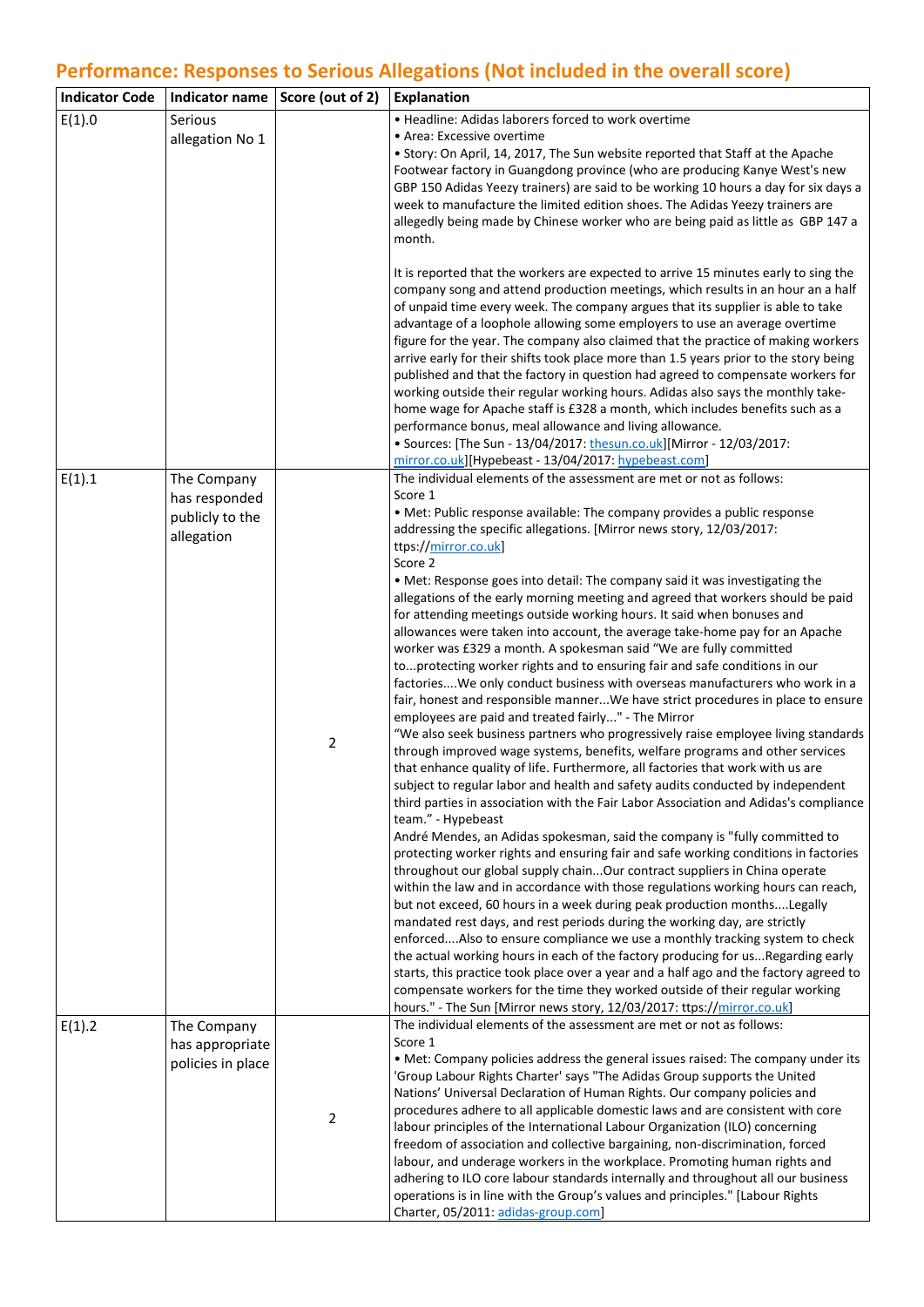| <b>Indicator Code</b> | <b>Indicator name</b> | Score (out of 2) | <b>Explanation</b>                                                                                                                                                |
|-----------------------|-----------------------|------------------|-------------------------------------------------------------------------------------------------------------------------------------------------------------------|
|                       |                       |                  | • Met: Policies apply to the type of business relationships involved: The company                                                                                 |
|                       |                       |                  | says "Specifically, we expect our business partners to operate workplaces where                                                                                   |
|                       |                       |                  | the following standards and practices are implementedBusiness partners must                                                                                       |
|                       |                       |                  | comply fully with all legal requirements relevant to the conduct of their businesses                                                                              |
|                       |                       |                  | and must adopt and follow practices which safeguard human rights, workers'                                                                                        |
|                       |                       |                  | employment rights, safety and the environment." [Workplace Standards, 01/2016:                                                                                    |
|                       |                       |                  | adidas-group.com                                                                                                                                                  |
|                       |                       |                  | Score 2                                                                                                                                                           |
|                       |                       |                  | • Met: Policies address the specific rights in question: The company's policies                                                                                   |
|                       |                       |                  | specifically address overtime working hours and wages/compensation.                                                                                               |
|                       |                       |                  | The company says "Workers have the right to compensation for a regular work                                                                                       |
|                       |                       |                  | week that is sufficient to meet workers' basic needs and provide some                                                                                             |
|                       |                       |                  | discretionary income. Where compensation does not meet workers' basic needs<br>and provide some discretionary income, business partners must take appropriate     |
|                       |                       |                  | actions to progressively raise employee compensation and living standards                                                                                         |
|                       |                       |                  | through improved wage systems, benefits, welfare programmes and other                                                                                             |
|                       |                       |                  | services"                                                                                                                                                         |
|                       |                       |                  | "Employees must not be required, except in extraordinary circumstances, to work                                                                                   |
|                       |                       |                  | more than sixty (60) hours per week including overtime or the local legal                                                                                         |
|                       |                       |                  | requirement, whichever is less. A regular work week must not exceed 48 hours, all                                                                                 |
|                       |                       |                  | overtime work must be consensual and not requested on a regular basis.                                                                                            |
|                       |                       |                  | Employees must be allowed at least twenty four (24) consecutive hours rest within                                                                                 |
|                       |                       |                  | every seven-day period, and must receive paid annual leave." [Workplace                                                                                           |
|                       |                       |                  | Standards, 01/2016: adidas-group.com]                                                                                                                             |
| E(1).3                | The Company           |                  | The individual elements of the assessment are met or not as follows:<br>Score 1                                                                                   |
|                       | has taken             |                  | • Met: Engages with affected stakeholders: The company says it engaged with the                                                                                   |
|                       | appropriate           |                  | factory who had been making employees arrive early for their shifts and that the                                                                                  |
|                       | action                |                  | factory had agreed to compensate workers for the time they worked outside of                                                                                      |
|                       |                       |                  | their regular working hours. [Mirror news story, 12/03/2017: ttps://mirror.co.uk]                                                                                 |
|                       |                       |                  | • Met: Encourages linked business to engage affected stakeholders: The company                                                                                    |
|                       |                       |                  | said "Our contract suppliers in China operate within the law and in accordance                                                                                    |
|                       |                       |                  | with those regulations working hours can reach, but not exceed, 60 hours in a                                                                                     |
|                       |                       |                  | week during peak production months Legally mandated rest days, and rest                                                                                           |
|                       |                       |                  | periods during the working day, are strictly enforced Also to ensure compliance                                                                                   |
|                       |                       |                  | we use a monthly tracking system to check the actual working hours in each of the                                                                                 |
|                       |                       |                  | factory producing for us Regarding early starts, this practice took place over a<br>year and a half ago and the factory agreed to compensate workers for the time |
|                       |                       |                  | they worked outside of their regular working hours, according to the Company."                                                                                    |
|                       |                       |                  | [The Sun news story, 12/03/2017: thesun.co.uk]                                                                                                                    |
|                       |                       |                  | • Met: Provides remedies to affected stakeholders: The company said ""Regarding                                                                                   |
|                       |                       |                  | early starts, this practice took place over a year and a half ago and the factory                                                                                 |
|                       |                       | 1                | agreed to compensate workers for the time they worked outside of their regular                                                                                    |
|                       |                       |                  | working hours." [The Sun news story, 12/03/2017: thesun.co.uk]                                                                                                    |
|                       |                       |                  | • Met: Has reviewed management systems to prevent recurrence: The company                                                                                         |
|                       |                       |                  | said "All factories that work with us are subject to regular labor and health and                                                                                 |
|                       |                       |                  | safety audits conducted by independent third parties in association with the Fair                                                                                 |
|                       |                       |                  | Labor Association and Adidas's compliance team," [The Sun news story,                                                                                             |
|                       |                       |                  | 12/03/2017: thesun.co.uk]<br>Score 2                                                                                                                              |
|                       |                       |                  | • Not met: Remedies are satisfactory to the victims: No evidence that the                                                                                         |
|                       |                       |                  | compensation provided to workers who had been forced to arrive early for their                                                                                    |
|                       |                       |                  | shifts was satisfactory, nor was the number of workers involved in the                                                                                            |
|                       |                       |                  | compensation claim disclosed. [The Sun news story, 12/03/2017: thesun.co.uk]                                                                                      |
|                       |                       |                  | . Not met: Has improved systems and engaged affected stakeholders: The                                                                                            |
|                       |                       |                  | company says in response to questions about overtime hours that "All factories                                                                                    |
|                       |                       |                  | who work with us are subject to the regular labor Health & Safety audits                                                                                          |
|                       |                       |                  | conducted by independent third parties in association with the FLA and Adidas'                                                                                    |
|                       |                       |                  | compliance team". However it fails to provide and evidence that it has improved                                                                                   |
|                       |                       |                  | its systems since the allegations of forced overtime were reported [The Sun news                                                                                  |
|                       |                       |                  | story, 12/03/2017: thesun.co.uk                                                                                                                                   |
| E(2).0                | Serious               |                  | • Headline: Supply chains of Kraft Heinz and others criticized for forced labor and                                                                               |
|                       | allegation No 2       |                  | discrimination linked to China's political assimilation ethnic Uighurs and Muslims<br>• Area: Forced labour                                                       |
|                       |                       |                  | • Story: 16 May 2019, An investigation by the Wall Street Journal (WSJ) has                                                                                       |
|                       |                       |                  | identified forced labour in supply chains linked to major western brands, including                                                                               |
|                       |                       |                  | apparel and food manufacturers. The article cites interviews with a number of                                                                                     |
|                       |                       |                  | workers of Uyghur ethnicity, who have been 'recruited' from their villages and                                                                                    |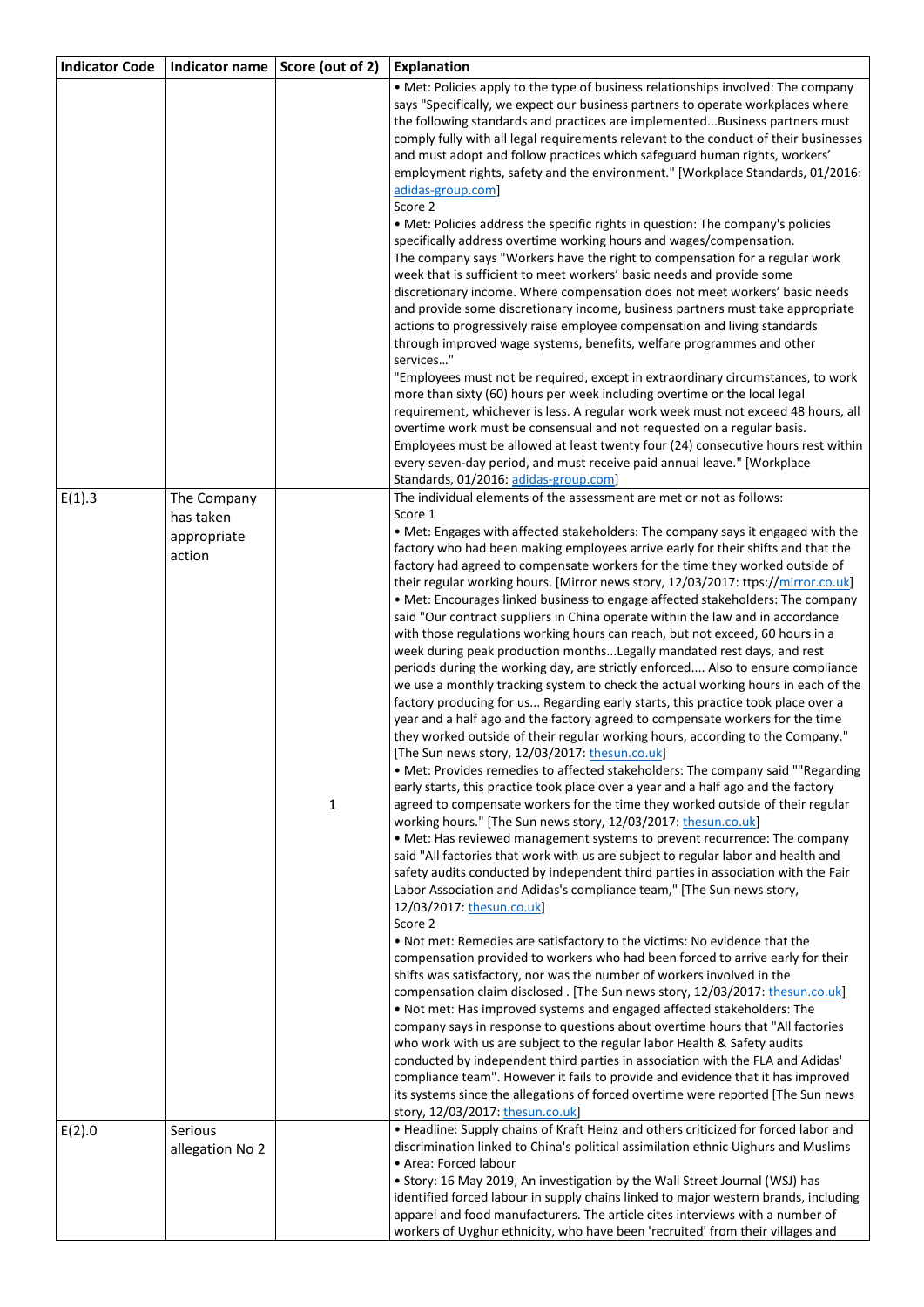| <b>Indicator Code</b> | <b>Indicator name</b>                                         | Score (out of 2) | <b>Explanation</b>                                                                                                                                                                                                                                                                                                                                                                                                                                                                                                                                                                                                                                                                                                                                                                                                                                                                                                                                                                                                                                                                                                                                                                                                                                                                                                                                                                                                                                                                                                                                                                                                                                                                                                                                                                                                                                                                                                                                                                                                                                                                                                                                                                                                                                                                                                           |
|-----------------------|---------------------------------------------------------------|------------------|------------------------------------------------------------------------------------------------------------------------------------------------------------------------------------------------------------------------------------------------------------------------------------------------------------------------------------------------------------------------------------------------------------------------------------------------------------------------------------------------------------------------------------------------------------------------------------------------------------------------------------------------------------------------------------------------------------------------------------------------------------------------------------------------------------------------------------------------------------------------------------------------------------------------------------------------------------------------------------------------------------------------------------------------------------------------------------------------------------------------------------------------------------------------------------------------------------------------------------------------------------------------------------------------------------------------------------------------------------------------------------------------------------------------------------------------------------------------------------------------------------------------------------------------------------------------------------------------------------------------------------------------------------------------------------------------------------------------------------------------------------------------------------------------------------------------------------------------------------------------------------------------------------------------------------------------------------------------------------------------------------------------------------------------------------------------------------------------------------------------------------------------------------------------------------------------------------------------------------------------------------------------------------------------------------------------------|
|                       |                                                               |                  | forced to work in factories as part of the Chinese government's 're-education'<br>program focused in the Xinjiang region, which many NGO and human rights groups<br>have criticised as amounting to situations of discrimination and coercion. In early<br>2017, the Communist Party began a new incarceration campaign, rounding up,<br>detaining and forcibly indoctrinating Uyghurs and other Muslim minority ethnic<br>groups in the far-western region. Islam has effectively been outlawed in the far-<br>western region, with people routinely labelled as extremists and imprisoned for<br>practising their religion. A UN committee describes the province as resembling a<br>"mass internment camp", with estimates more than 1 million Uyghurs have been<br>sent to prison or re-education camps. The article observes that "The gray yarn<br>made by Huafu [Huafu Fashion Co.] in Xinjiang goes to factories elsewhere in China<br>and in Bangladesh and Cambodia that weave T-shirts for Hennes & Mauritz's H&M<br>retail chain, two people familiar with the company say. The yarn also turns up in<br>the supply chains of Adidas and Esprit Holdings Ltd., although the brands don't buy<br>directly from Huafu, according to the companies." In response to queries, Adidas<br>told the WSJ it has advised its suppliers to suspend yarn purchases from Huafu<br>pending its investigation. The WSJ notes that Adidas had already banned its<br>suppliers from hiring workers through Xinjiang government agencies in 2016,<br>saying it was concerned about forced labor and discrimination.<br>• Sources: [Wall Street Journal - 16/05/2019: wsj.com][BBC - 13/11/2019:<br>bbc.co.uk][BHRRC - 16/05/2020: business-humanrights.org]                                                                                                                                                                                                                                                                                                                                                                                                                                                                                                                                                                       |
| E(2).1                | The Company<br>has responded<br>publicly to the<br>allegation | $\overline{2}$   | The individual elements of the assessment are met or not as follows:<br>Score 1<br>. Met: Public response available: In response to the WSJ the company said it has<br>advised its suppliers to suspend yarn purchases from Huafu pending its<br>investigation. In a subsequent communication to the Business & Human Rights<br>Resource Centre the company said "As a company, we strictly prohibit the use of<br>all forms of forced labor, including prison labor, in our supply chain. Moreover, we<br>do not permit our suppliers to hire dispatch workers, or any other forms of labor,<br>through government-managed schemes in China, including those operated by the<br>XUAR authorities. This has been our approach for more than a decade. Based on<br>our investigations to date we can confirm that we hold no direct contractual<br>relationship with any of the named businesses. In spring 2019, we explicitly<br>required our materials suppliers not to buy yarn from the Xinjiang region. That<br>included a prohibition on sourcing yarn from Huafu Top Dyed Melange Yarn Co.<br>Ltd, which produces in that region. We can confirm that Haoyuanpeng Clothing<br>Manufacturing Co. Ltd is neither an active nor authorized entity in our supply<br>chain. We have engaged directly with the factory's management team and they<br>have issued adidas with an apology, for having falsely displayed adidas logos on<br>their website and building. These have now been removed. We do not produce<br>goods in Qingdao Jifa Huajin Garment Co. Ltd. It is not an approved or authorized<br>supplier for adidas. We have reached out to the parent company, Jifa, to<br>understand more. The above actions form part of our ongoing efforts to ensure<br>that there are no supply chain linkages to XUAR, or to the export of labor from this<br>region. Those efforts include close engagement with the Fair Labor Association,<br>which has called on its affiliates to develop timebound plans to address forced<br>labor risks related to Xinjiang". [Response to BHRRC, 16/03/2020: business-<br>humanrights.org<br>Score 2<br>• Met: Response goes into detail: The companies response provides sufficient<br>detail on the allegations. [Response to BHRRC, 16/03/2020: business-<br>humanrights.org |
| E(2).2                | The Company<br>has appropriate<br>policies in place           | 2                | The individual elements of the assessment are met or not as follows:<br>Score 1<br>• Met: Company policies address the general issues raised: The company's<br>'Workplace Standards' prohibit the use of forced labour saying "Business partners<br>must not use forced labour, whether in the form of prison labour, indentured<br>labour, bonded labour or otherwise. No employee may be compelled to work<br>through force or intimidation of any form, or as a means of political coercion or as<br>punishment for holding or expressing political views." [Workplace Standards,<br>01/2016: adidas-group.com]<br>• Met: Policies apply to the type of business relationships involved: The company's<br>'Workplace Standards' state "We use the adidas Group Workplace Standards as a<br>tool to assist us in selecting and retaining business partners who follow business<br>practices consistent with our policies and values. As a set of guiding principles, the<br>Workplace Standards also help identify potential problems so that we can work<br>with our business partners to address issues of concern as they ariseSpecifically,<br>we expect our business partners to operate work places where the following                                                                                                                                                                                                                                                                                                                                                                                                                                                                                                                                                                                                                                                                                                                                                                                                                                                                                                                                                                                                                                                                                              |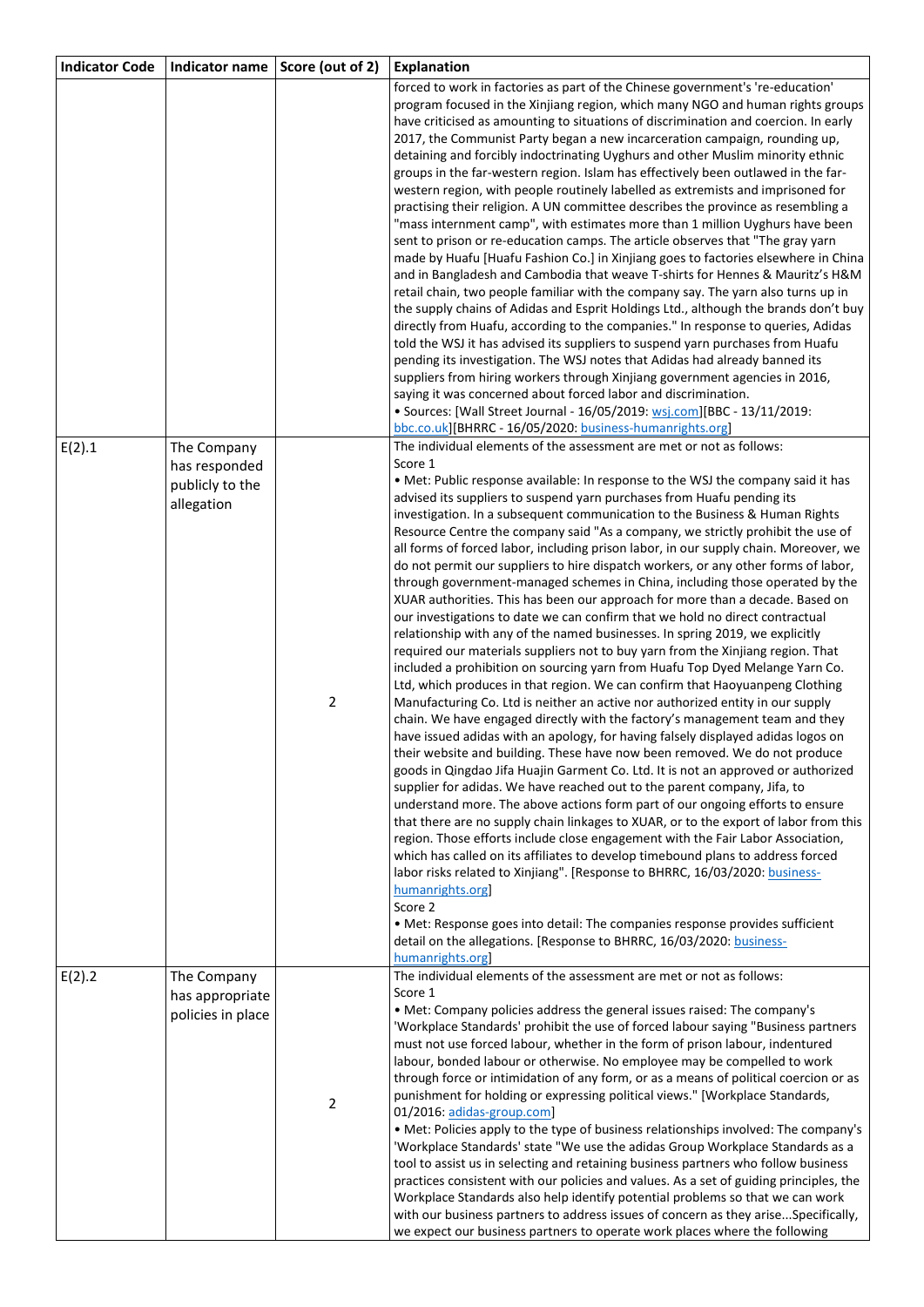| <b>Indicator Code</b> | Indicator name | Score (out of 2) | <b>Explanation</b>                                                                                                                                                 |
|-----------------------|----------------|------------------|--------------------------------------------------------------------------------------------------------------------------------------------------------------------|
|                       |                |                  | standards and practices are implemented:Forced Labour" [Workplace Standards,                                                                                       |
|                       |                |                  | 01/2016: adidas-group.com]                                                                                                                                         |
|                       |                |                  | Score 2<br>. Met: Policies address the specific rights in question: The company's Policy on                                                                        |
|                       |                |                  | Responsible Recruitment contains prohibitions on the imposition of financial                                                                                       |
|                       |                |                  | burdens and restriction of movement, saying "At adidas we are committed to                                                                                         |
|                       |                |                  | eliminating the practice of migrant workers paying recruitment costs and fees to                                                                                   |
|                       |                |                  | secure their employment. We support the Dhaka Principles for Migration with                                                                                        |
|                       |                |                  | Dignity to enhance respect for the rights of migrant workers from the moment of                                                                                    |
|                       |                |                  | recruitment, during employment and through to further employment or safe                                                                                           |
|                       |                |                  | returnNo recruitment fees or related costs should be charged to, or otherwise                                                                                      |
|                       |                |                  | borne by, workers. A clear definition on the types of fees and costs can be found in                                                                               |
|                       |                |                  | our Migrant Labor chapter of the Guidelines on Employment StandardsFreedom                                                                                         |
|                       |                |                  | of workers to move within a country or to leave a country should be respected.<br>Workers' identity documents such as passports, land title deeds, diplomas,       |
|                       |                |                  | employment contracts and so on should not be confiscated, destroyed or                                                                                             |
|                       |                |                  | retained." [Policy on responsible recruitment, 2019: adidas-group.com &                                                                                            |
|                       |                |                  | Guidelines on Employment Standards - Workplace Standards, 2016: adidas-                                                                                            |
|                       |                |                  | group.com]                                                                                                                                                         |
| E(2).3                | The Company    |                  | The individual elements of the assessment are met or not as follows:                                                                                               |
|                       | has taken      |                  | Score 1                                                                                                                                                            |
|                       | appropriate    |                  | . Not met: Denies allegations, but has engaged affected stakeholders: In its                                                                                       |
|                       | action         |                  | response to the BHRRC, Adidas says "Based on our investigations to date we can                                                                                     |
|                       |                |                  | confirm that we hold no direct contractual relationship with any of the named<br>businesses. In spring 2019, we explicitly required our materials suppliers not to |
|                       |                |                  | buy yarn from the Xinjiang region. That included a prohibition on sourcing yarn                                                                                    |
|                       |                |                  | from Huafu Top Dyed Melange Yarn Co. Ltd, which produces in that region. We                                                                                        |
|                       |                |                  | can confirm that Haoyuanpeng Clothing Manufacturing Co. Ltd is neither an active                                                                                   |
|                       |                |                  | nor authorized entity in our supply chain. We have engaged directly with the                                                                                       |
|                       |                |                  | factory's management team and they have issued adidas with an apology, for                                                                                         |
|                       |                |                  | having falsely displayed adidas logos on their website and building. These have                                                                                    |
|                       |                |                  | now been removed. We do not produce goods in Qingdao Jifa Huajin Garment Co.                                                                                       |
|                       |                |                  | Ltd. It is not an approved or authorized supplier for adidas. We have reached out                                                                                  |
|                       |                |                  | to the parent company, Jifa, to understand more". However its is not clear                                                                                         |
|                       |                |                  | whether the company has engaged with the affected stakeholders or<br>representatives of those groups [Response to BHRRC, 16/03/2020: business-                     |
|                       |                |                  | humanrights.org                                                                                                                                                    |
|                       |                |                  | · Met: Denies allegations, but reviewed systems to prevent such impacts: In its                                                                                    |
|                       |                |                  | response to the BHRRC, Adidas provides evidence of having reviewed its systems,                                                                                    |
|                       |                |                  | saying "Based on our investigations to date we can confirm that we hold no direct                                                                                  |
|                       |                |                  | contractual relationship with any of the named businesses. In spring 2019, we                                                                                      |
|                       |                |                  | explicitly required our materials suppliers not to buy yarn from the Xinjiang region.                                                                              |
|                       |                |                  | That included a prohibition on sourcing yarn from Huafu Top Dyed Melange Yarn                                                                                      |
|                       |                | 0.5              | Co. Ltd, which produces in that region. We can confirm that Haoyuanpeng Clothing<br>Manufacturing Co. Ltd is neither an active nor authorized entity in our supply |
|                       |                |                  | chain. We have engaged directly with the factory's management team and they                                                                                        |
|                       |                |                  | have issued adidas with an apology, for having falsely displayed adidas logos on                                                                                   |
|                       |                |                  | their website and building. These have now been removed. We do not produce                                                                                         |
|                       |                |                  | goods in Qingdao Jifa Huajin Garment Co. Ltd. It is not an approved or authorized                                                                                  |
|                       |                |                  | supplier for adidas. We have reached out to the parent company, Jifa, to                                                                                           |
|                       |                |                  | understand more". [Response to BHRRC, 16/03/2020: business-humanrights.org]                                                                                        |
|                       |                |                  | Score 2                                                                                                                                                            |
|                       |                |                  | • Met: Denies allegations, but implements review recommendations: In response                                                                                      |
|                       |                |                  | to the BHRRC the company says " In spring 2019, we explicitly required our<br>materials suppliers not to buy yarn from the Xinjiang region. That included a        |
|                       |                |                  | prohibition on sourcing yarn from Huafu Top Dyed Melange Yarn Co. Ltd, which                                                                                       |
|                       |                |                  | produces in that region." [Response to BHRRC, 16/03/2020: business-                                                                                                |
|                       |                |                  | humanrights.org                                                                                                                                                    |
|                       |                |                  | . Not met: Denies allegations, and ensures systems prevent such impacts: In                                                                                        |
|                       |                |                  | response to the BHRRC the company says "The above actions form part of our                                                                                         |
|                       |                |                  | ongoing efforts to ensure that there are no supply chain linkages to XUAR, or to                                                                                   |
|                       |                |                  | the export of labor from this region. Those efforts include close engagement with                                                                                  |
|                       |                |                  | the Fair Labor Association, which has called on its affiliates to develop timebound<br>plans to address forced labor risks related to Xinjiang (see Link), and our |
|                       |                |                  | collaboration with industry associations in North America, who have recently                                                                                       |
|                       |                |                  | issued a Statement (see Link) on this matter." However its not clear if the changes                                                                                |
|                       |                |                  | made will ensure systems prevent such impacts from occurring in the future.                                                                                        |
|                       |                |                  | [Response to BHRRC, 16/03/2020: business-humanrights.org]                                                                                                          |